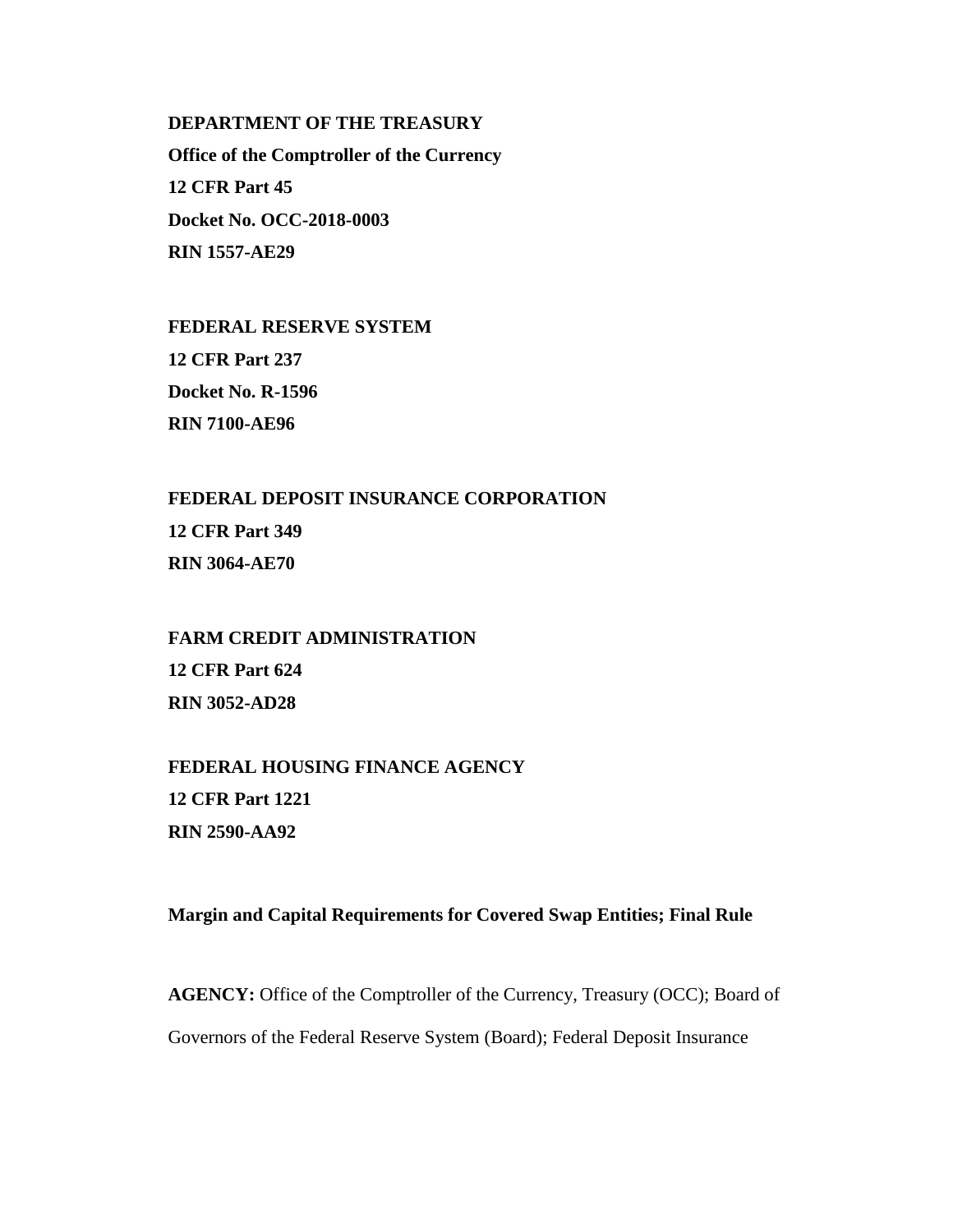Corporation (FDIC); Farm Credit Administration (FCA); and the Federal Housing Finance Agency (FHFA).

**ACTION:**Final rule.

**SUMMARY**: The Board, OCC, FDIC, FCA, and FHFA (each an Agency and, collectively, the Agencies) are adopting amendments to their rules establishing minimum margin requirements for registered swap dealers, major swap participants, security-based swap dealers, and major security-based swap participants (Swap Margin Rule). These amendments conform the Swap Margin Rule to rules recently adopted by the Board, the OCC, and the FDIC that impose restrictions on certain qualified financial contracts, including certain non-cleared swaps subject to the Swap Margin Rule (the QFC Rules). Specifically, the final amendments to the Swap Margin Rule conform the definition of "Eligible Master Netting Agreement" to the definition of "Qualifying Master Netting Agreement" in the QFC Rules. The amendment to the Swap Margin Rule ensures that netting agreements of firms subject to the Swap Margin Rule are not excluded from the definition of "Eligible Master Netting Agreement" based solely on their compliance with the QFC Rules. The amendment also ensures that margin amounts required for non-cleared swaps covered by agreements that otherwise constitute Eligible Master Netting Agreements can continue to be calculated on a net portfolio basis, notwithstanding changes to those agreements that will be made in some instances by firms revising their netting agreements to achieve compliance with the QFC Rules. In addition, for any non-cleared swaps that were "entered into" before the compliance dates of the Swap Margin Rules – and which are accordingly grandfathered from application of the rule's margin requirements – the amendments state that any changes to netting agreements that are required to conform to the QFC Rules will not render grandfathered

-2-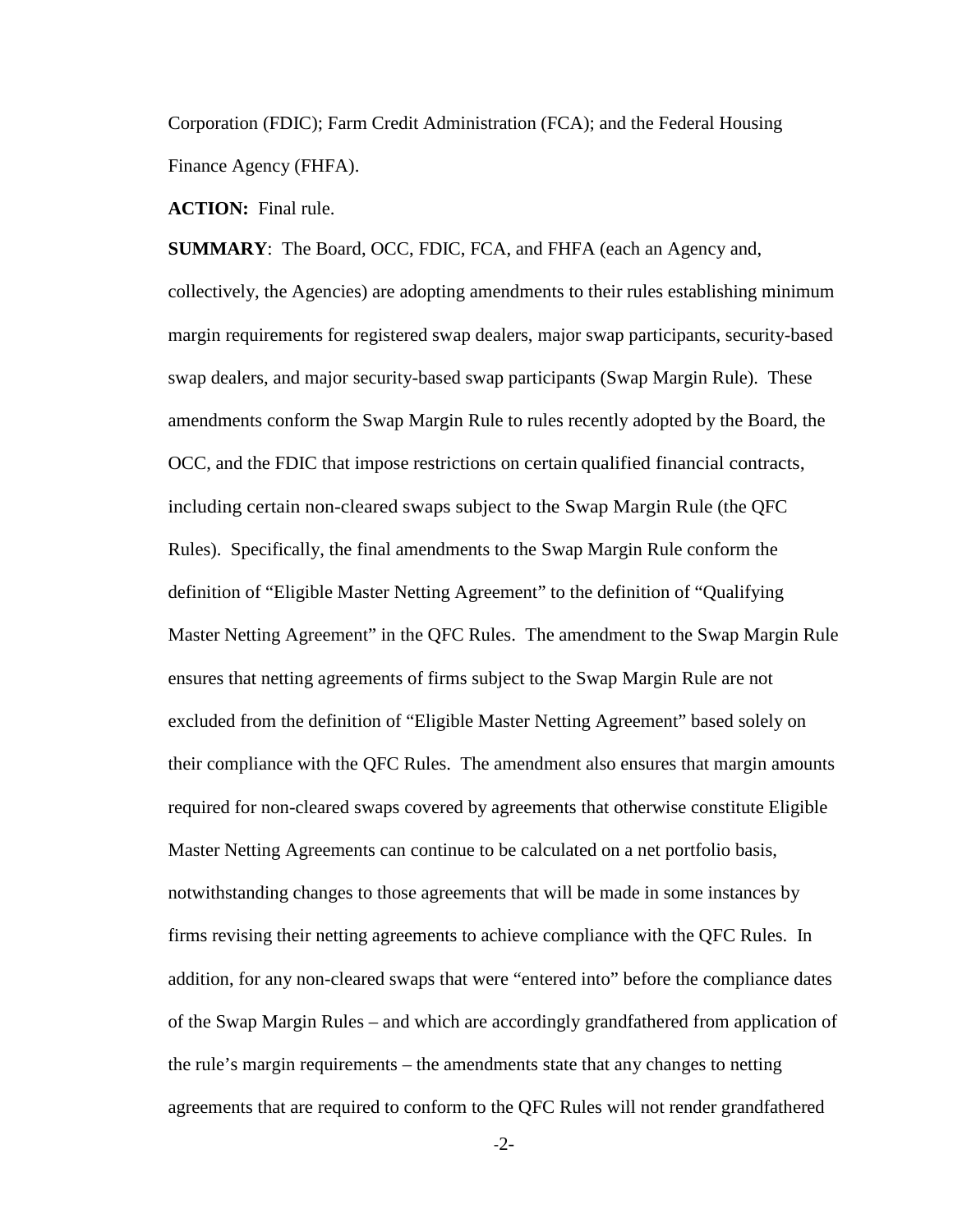swaps covered by that netting agreement as "new" swaps subject to the Swap Margin Rule.

**DATES**: The final rule is effective [INSERT 30 DAYS AFTER DATE OF PUBLICATION].

# **FOR FURTHER INFORMATION CONTACT:**

*OCC:* Allison Hester-Haddad, Counsel, Chief Counsel's Office, (202) 649-5490, for persons who are deaf or hearing impaired, TTY (202) 649-5597, Office of the Comptroller of the Currency, 400 7th Street, SW, Washington, DC 20219.

*Board*: Peter Clifford, Manager, 202-785-6057, or Christopher Powell, Supervisory Financial Analyst, 202-452-3442, or Kelly Tomera, Financial Analyst, (202) 912-7861, Division of Supervision and Regulation; Patricia Yeh, Senior Counsel, (202) 452-3089, or Jason Shafer, Senior Attorney, (202) 728-5811, Legal Division, Board of Governors of the Federal Reserve System, 20th and C Streets, NW, Washington, D.C. 20551.

*FDIC*: Irina Leonova, Senior Policy Analyst, Capital Markets Branch, Division of Risk Management Supervision, (202) 898-3843, ileonova@fdic.gov; Phillip E. Sloan, Counsel, Legal Division, psloan@fdic.gov, (703) 562-6137, Federal Deposit Insurance Corporation, 550 17th Street NW, Washington, DC 20429.

*FCA:* J.C. Floyd, Associate Director, Finance & Capital Markets Team, Timothy T. Nerdahl, Senior Policy Analyst, Jeremy R. Edelstein, Senior Policy Analyst, Office of Regulatory Policy, (703) 883-4414, TTY (703) 883-4056, or Richard A. Katz, Senior Counsel, Office of General Counsel, (703) 883-4020, TTY (703) 883-4056, Farm Credit Administration, 1501 Farm Credit Drive, McLean, VA 22102-5090.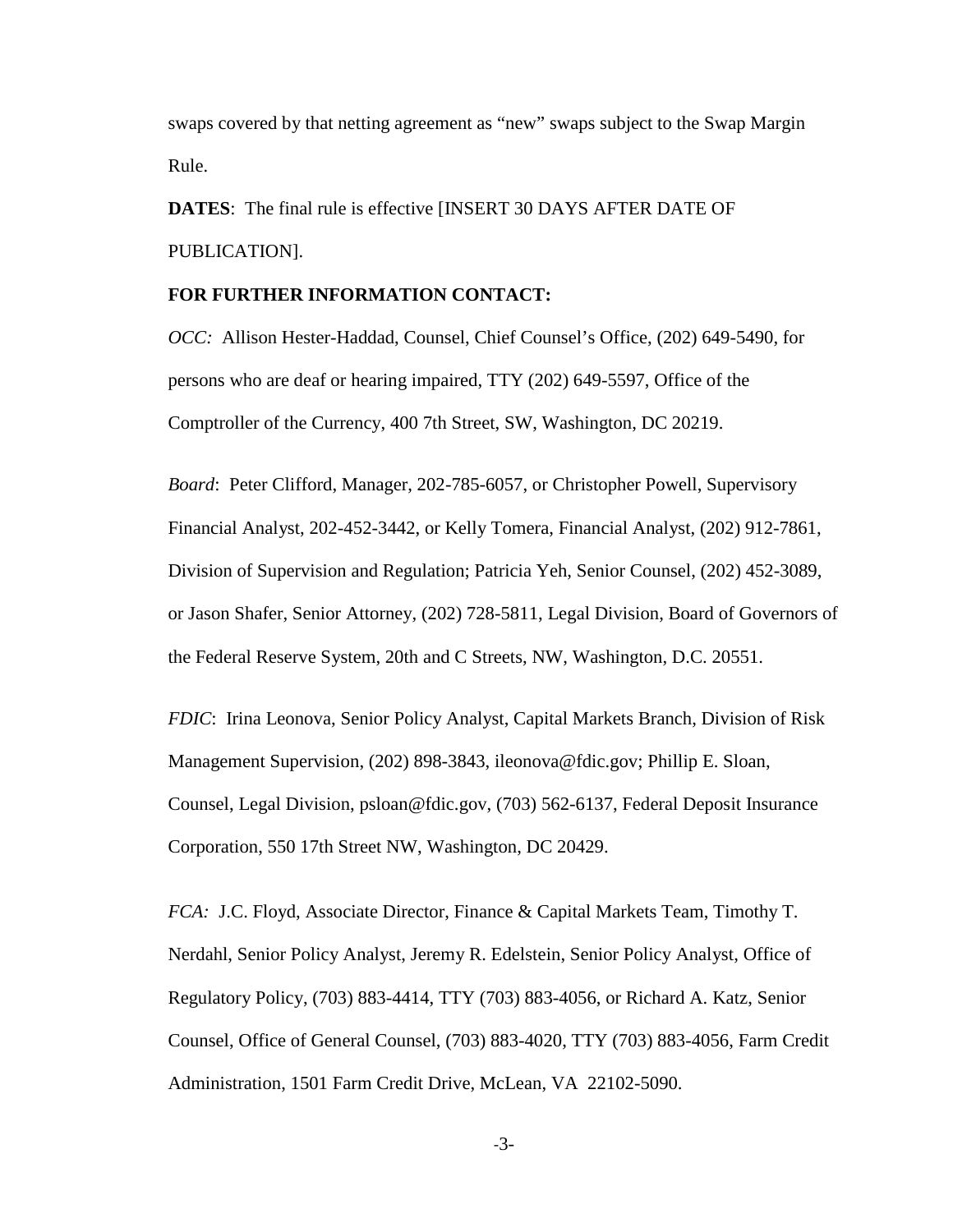*FHFA:* Ron Sugarman, Principal Policy Analyst, Office of Policy Analysis and Research, (202) 649-3208, Ron.Sugarman@fhfa.gov, or James Jordan, Assistant General Counsel, Office of General Counsel, (202) 649-3075, James.Jordan@fhfa.gov, Federal Housing Finance Agency, Constitution Center, 400 7th St., SW, Washington, DC 20219. The telephone number for the Telecommunications Device for the Hearing Impaired is (800) 877-8339.

## **I. Background**

## **A. The Swap Margin Rule**

The Dodd-Frank Wall Street Reform and Consumer Protection Act (Dodd-Frank Act) was enacted on July 2[1](#page-3-0), 2010.<sup>1</sup> Title VII of the Dodd-Frank Act established a comprehensive new regulatory framework for derivatives, which the Dodd-Frank Act generally characterizes as "swaps" (swap is defined in section 721 of the Dodd-Frank Act to include, among other things, an interest rate swap, commodity swap, equity swap, and credit default swap) and "security-based swaps" (security-based swap is defined in section 761 of the Dodd-Frank Act to include a swap based on a single security or loan or on a narrow-based security index).<sup>[2](#page-3-1)</sup> For the remainder of this preamble, the term "swaps" refers to swaps and security-based swaps unless the context requires otherwise.

Sections 731 and 764 of the Dodd-Frank Act required the Office of the Comptroller of the Currency (OCC); Board of Governors of the Federal Reserve System (Board); Federal Deposit Insurance Corporation (FDIC); Farm Credit Administration

 $\overline{\phantom{a}}$ 

<span id="page-3-0"></span><sup>&</sup>lt;sup>1</sup> Dodd-Frank Wall Street Reform and Consumer Protection Act, Pub. L. 111–203, 124 Stat. 1376 (2010).

<span id="page-3-1"></span><sup>2</sup> *See* 7 U.S.C. 1a(47); 15 U.S.C. 78c(a)(68).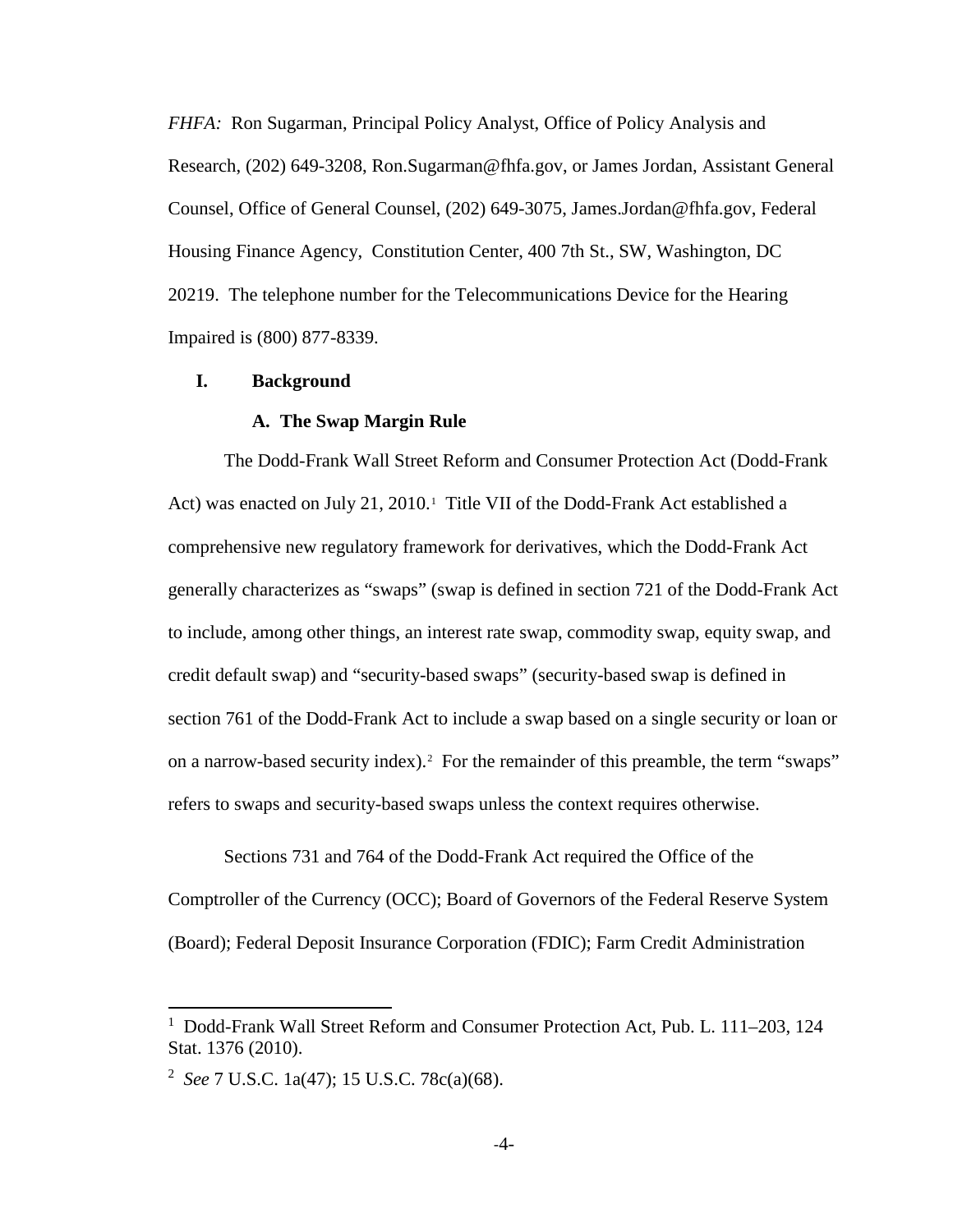(FCA); and the Federal Housing Finance Agency (FHFA) (collectively, the Agencies) to adopt rules jointly that establish capital and margin requirements for swap entities<sup>[3](#page-4-0)</sup> that are prudentially regulated by one of the Agencies (covered swap entities),<sup>[4](#page-4-1)</sup> to offset the

 $\overline{\phantom{a}}$ 

<span id="page-4-1"></span><sup>4</sup> Section 1a(39) of the Commodity Exchange Act of 1936, as amended, defines the term "prudential regulator" for purposes of the margin requirements applicable to swap dealers, major swap participants, security-based swap dealers and major security-based swap participants. The Board is the prudential regulator for any swap entity that is (i) a state-chartered bank that is a member of the Federal Reserve System, (ii) a state-chartered branch or agency of a foreign bank, (iii) a foreign bank which does not operate an insured branch, (iv) an organization operating under section 25A of the Federal Reserve Act of 1913, as amended, or having an agreement with the Board under section 25 of the Federal Reserve Act, or (v) a bank holding company, a foreign bank that is treated as a bank holding company under section 8(a) of the International Banking Act of 1978, as amended, or a savings and loan holding company (on or after the transfer date established under section 311 of the Dodd-Frank Act), or a subsidiary of such a company or foreign bank (other than a subsidiary for which the OCC or the FDIC is the prudential regulator or that is required to be registered with the CFTC or SEC as a swap dealer or major swap participant or a security-based swap dealer or major security-based swap participant, respectively). The OCC is the prudential regulator for any swap entity that is (i) a national bank, (ii) a federally chartered branch or agency of a foreign bank, or (iii) a Federal savings association. The FDIC is the prudential regulator for any swap entity that is (i) a State-chartered bank that is not a member of the Federal Reserve System, or (ii) a State savings association. The FCA is the prudential regulator for any swap entity that is an institution chartered under the Farm Credit Act of 1971, as amended. The

<span id="page-4-0"></span><sup>3</sup> *See* 7 U.S.C. 6s; 15 U.S.C. 78o–10. Sections 731 and 764 of the Dodd-Frank Act added a new section 4s to the Commodity Exchange Act of 1936, as amended, and a new section, section 15F, to the Securities Exchange Act of 1934, as amended, respectively, which require registration with the Commodity Futures Trading Commission (CFTC) of swap dealers and major swap participants and the U.S. Securities and Exchange Commission (SEC) of security-based swap dealers and major security-based swap participants (each a swap entity and, collectively, swap entities). The CFTC is vested with primary responsibility for the oversight of the swaps market under Title VII of the Dodd-Frank Act. The SEC is vested with primary responsibility for the oversight of the security-based swaps market under Title VII of the Dodd-Frank Act. Section 712(d)(1) of the Dodd-Frank Act requires the CFTC and SEC to issue joint rules further defining the terms swap, security-based swap, swap dealer, major swap participant, security-based swap dealer, and major security-based swap participant. The CFTC and SEC issued final joint rulemakings with respect to these definitions in May 2012 and August 2012, respectively. *See* 77 FR 30596 (May 23, 2012); 77 FR 39626 (July 5, 2012) (correction of footnote in the Supplementary Information accompanying the rule); and 77 FR 48207 (August 13, 2012). 17 CFR part 1; 17 CFR parts 230, 240 and 241.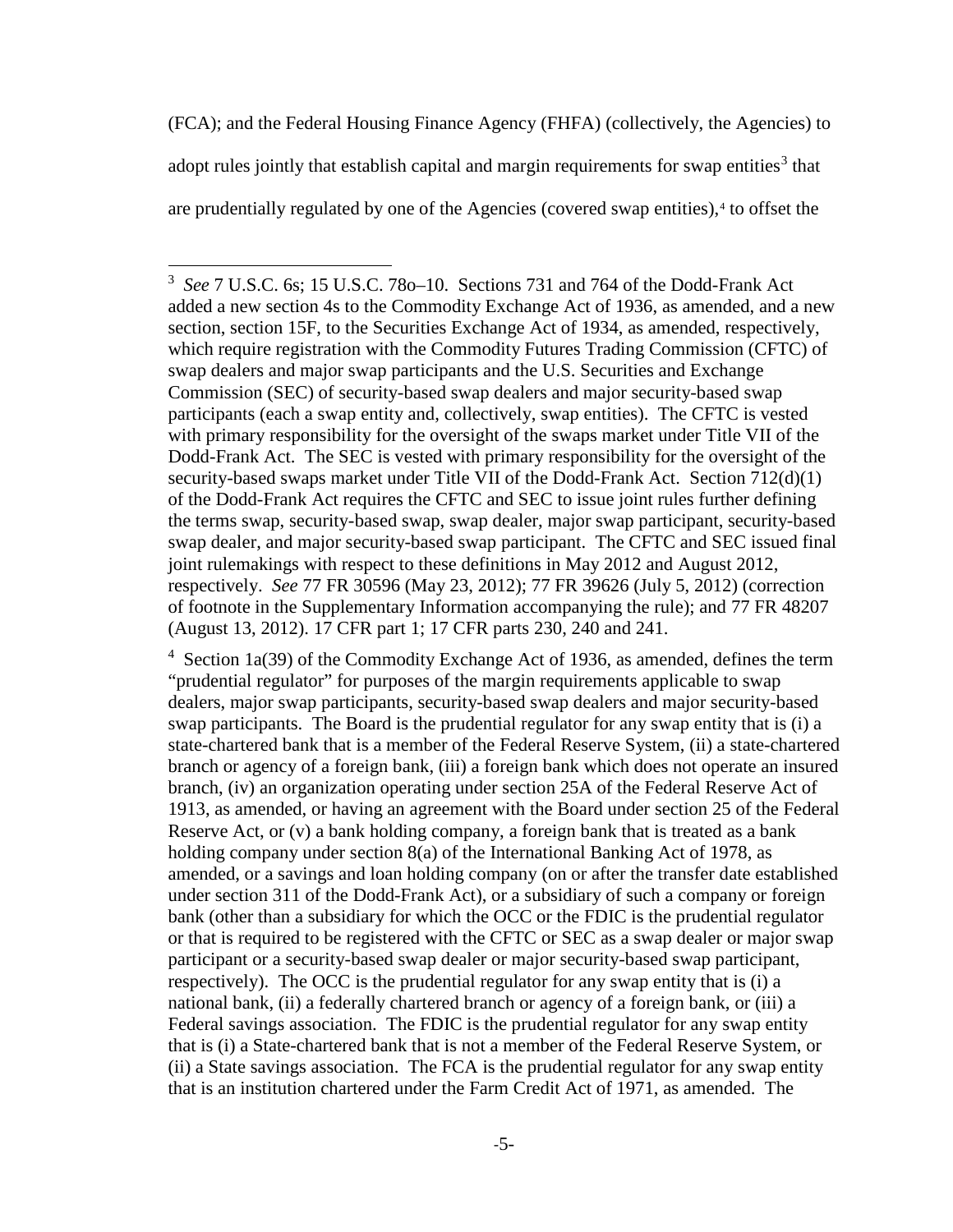greater risk to the covered swap entity and the financial system arising from swaps that are not cleared by a registered derivatives clearing organization or a registered clearing agency (non-cleared swaps).<sup>[5](#page-5-0)</sup> On November 30, 2015, the Agencies published a joint final rule (Swap Margin Rule) to establish minimum margin and capital requirements for covered swap entities.<sup>[6](#page-5-1)</sup>

In the Swap Margin Rule, the Agencies adopted a risk-based approach for initial and variation margin requirements for covered swap entities.<sup>[7](#page-5-2)</sup> To implement the riskbased approach, the Agencies established requirements for a covered swap entity to collect and post initial margin for non-cleared swaps with a counterparty that is either: (1) a financial end user with material swaps exposure,<sup>[8](#page-5-3)</sup> or (2) a swap entity.<sup>[9](#page-5-4)</sup> A covered swap entity must collect and post variation margin for non-cleared swaps with all swap entities and financial end user counterparties, even if such financial end users do not have

FHFA is the prudential regulator for any swap entity that is a "regulated entity" under the Federal Housing Enterprises Financial Safety and Soundness Act of 1992, as amended (i.e., the Federal National Mortgage Association and its affiliates, the Federal Home Loan Mortgage Corporation and its affiliates, and the Federal Home Loan Banks). *See* 7 U.S.C. 1a(39).

<span id="page-5-0"></span><sup>5</sup> *See* 7 U.S.C. 6s(e)(3)(A); 15 U.S.C. 78o-10(e)(3)(A).

<span id="page-5-1"></span><sup>6</sup> 80 FR 74840 (November 30, 2015).

<span id="page-5-2"></span><sup>7</sup> 80 FR 74843.

<span id="page-5-3"></span><sup>&</sup>lt;sup>8</sup> "Material swaps exposure" for an entity means that the entity and its affiliates have an average daily aggregate notional amount of non-cleared swaps, non-cleared securitybased swaps, foreign exchange forwards, and foreign exchange swaps with all counterparties for June, July, and August of the previous calendar year that exceeds \$8 billion, where such amount is calculated only for business days. *See* §\_.2 of the Swap Margin Rule.

<span id="page-5-4"></span><sup>9</sup> *See* §§\_.3 and \_.4 of the Swap Margin Rule.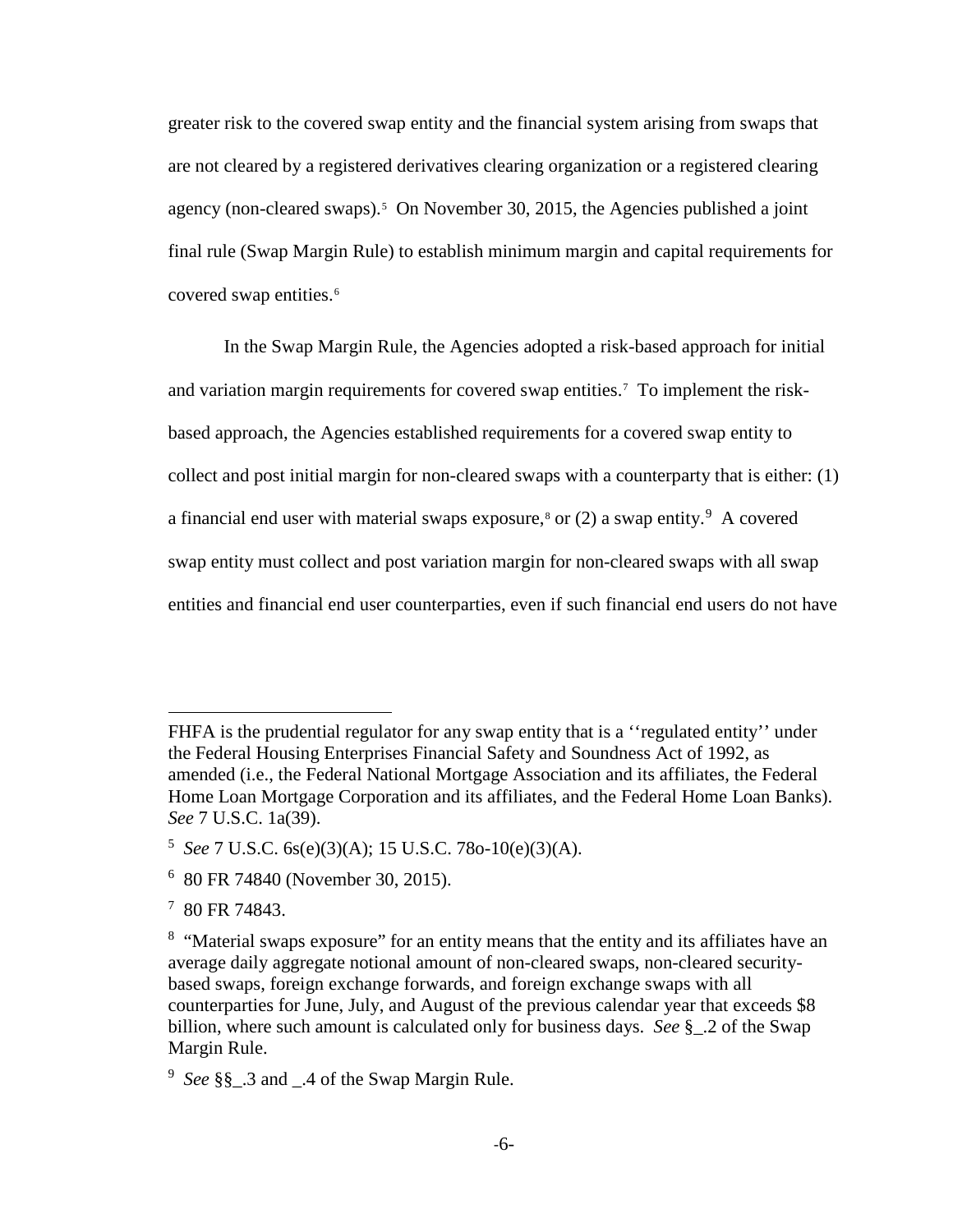material swaps exposure.<sup>10</sup> Other counterparties, including nonfinancial end users, are not subject to specific, numerical minimum requirements for initial and variation margin.<sup>[11](#page-6-1)</sup>

The effective date for the Swap Margin Rule was April 1, 2016, but the Agencies established a phase-in compliance schedule for the initial margin and variation margin requirements.[12](#page-6-2) On or after March 1, 2017, all covered swap entities were required to comply with the variation margin requirements for non-cleared swaps with other swap entities and financial end user counterparties. By September 1, 2020, all covered swap entities will be required to comply with the initial margin requirements for non-cleared swaps with all financial end users with a material swaps exposure and all swap entities.

The Swap Margin Rule's requirements apply only to a non-cleared swap entered into on or after the applicable compliance date (covered swap); a non-cleared swap entered into prior to a covered swap entity's applicable compliance date (legacy swap) is generally not subject to the margin requirements in the Swap Margin Rule.[13](#page-6-3) However,

l

<span id="page-6-3"></span><sup>13</sup> *See* § .1(e) of the Swap Margin Rule.

<span id="page-6-0"></span><sup>10</sup> *Id.*

<span id="page-6-1"></span> $11$  *Id.* 

<span id="page-6-2"></span> $12$  The applicable compliance date for a covered swap entity is based on the average daily aggregate notional amount of non-cleared swaps, foreign exchange forwards and foreign exchange swaps of the covered swap entity and its counterparty (accounting for their respective affiliates) for each business day in March, April and May of that year. The applicable compliance dates for initial margin requirements, and the corresponding average daily notional thresholds, are: September 1, 2016, \$3 trillion; September 1, 2017, \$2.25 trillion; September 1, 2018, \$1.5 trillion; September 1, 2019, \$0.75 trillion; and September 1, 2020, all swap entities and counterparties. *See* §\_\_.1(e) of the Swap Margin Rule.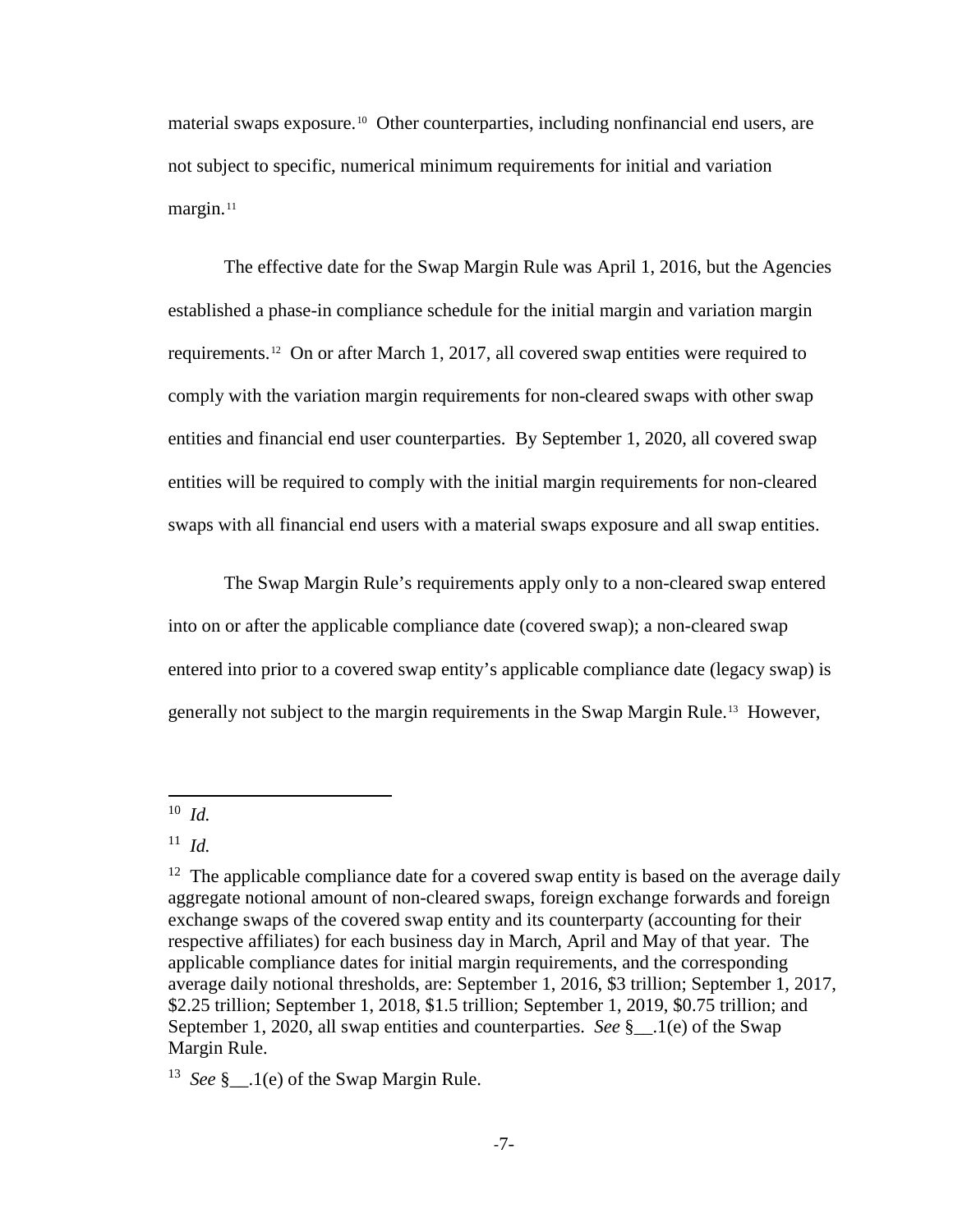the compliance date provisions of the Swap Margin Rule contain no safe harbor from the rule's application to a legacy swap that is later amended or novated on or after the applicable compliance date.[14](#page-7-0) 

Whether a non-cleared swap is deemed to be a legacy swap or a covered swap also affects the treatment of a covered swap entity's netting portfolios. The Swap Margin Rule permits a covered swap entity to (1) calculate initial margin requirements for covered swaps under an eligible master netting agreement (EMNA) with a counterparty on a portfolio basis in certain circumstances, if it does so using an initial margin model; and (2) calculate variation margin on an aggregate net basis under an EMNA.[15](#page-7-1) In addition, the Swap Margin Rule permits swap counterparties to identify one or more separate netting portfolios under an EMNA, including netting sets of covered swaps and netting sets of non-cleared swaps that are not subject to margin requirements. [16](#page-7-2) Specifically, a netting portfolio that contains only legacy swaps is not subject to the margin requirements set out in the Swap Margin Rule.<sup>17</sup> However, if a netting portfolio contains any covered swaps, the entire netting portfolio is subject to the margin requirements of the Swap Margin Rule.[18](#page-7-4)

 $\overline{\phantom{a}}$ 

<span id="page-7-0"></span><sup>14</sup> *See* 80 FR 74850-51 (discussing commenters' requests for addition of three safeharbors to the Swap Margin Rule and the Agencies' rationale for rejecting those requests).

<span id="page-7-1"></span><sup>15</sup> *See* §§\_.2 and \_.5 of the Swap Margin Rule.

<span id="page-7-2"></span><sup>&</sup>lt;sup>16</sup> Typically, this is accomplished by using a separate Credit Support Annex for each netting set, subject to the terms of a single master netting agreement.

<span id="page-7-3"></span><sup>&</sup>lt;sup>17</sup> *See* §§ .2 and .5 of the Swap Margin Rule.

<span id="page-7-4"></span><sup>18</sup> *Id.*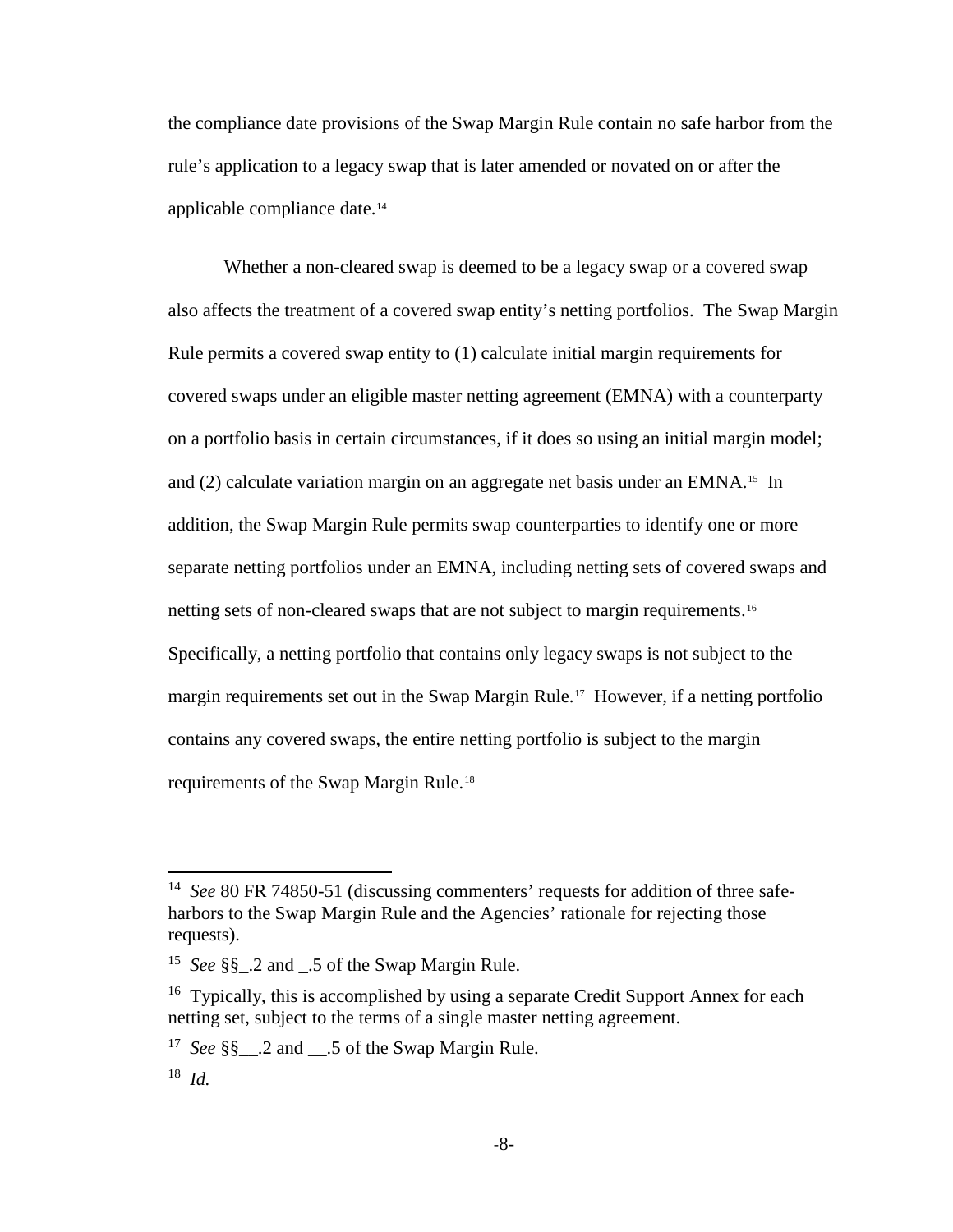# **B. The QFC Rules**

l

As part of the broader regulatory reform effort following the financial crisis to increase the resolvability and resiliency of U.S. global systemically important banking institutions<sup>[19](#page-8-0)</sup> (U.S. GSIBs) and the U.S. operations of foreign GSIBs (together,  $GSIBs$ ),<sup>[20](#page-8-1)</sup> the Board, the OCC, and the FDIC adopted final rules that establish restrictions on and requirements for certain non-cleared swaps and other financial contracts (collectively, Covered QFCs) of GSIBs and their subsidiaries (the QFC Rules). $21$ 

Subject to certain exemptions, the QFC Rules require U.S. GSIBs, together with their subsidiaries, and the U.S. operations of foreign GSIBs (each a Covered

The Board's QFC Rule applies to U.S. GSIBs and their subsidiaries, as well as other U.S. operations of foreign GSIBs, with the exception of banks regulated by the FDIC or OCC, Federal branches, or Federal agencies. The FDIC's QFC Rule applies to GSIB subsidiaries that are state savings associations and state-chartered banks that are not members of the Federal Reserve System. The OCC's QFC Rule applies to national bank subsidiaries and Federal savings association subsidiaries of GSIBs, and Federal branches and agencies of foreign GSIBs.

<span id="page-8-0"></span><sup>19</sup> *See* 12 CFR 217.402 (defining global systemically important banking institution). The eight firms currently identified as U.S. GSIBs are Bank of America Corporation, The Bank of New York Mellon Corporation, Citigroup Inc., Goldman Sachs Group, Inc., JP Morgan Chase & Co., Morgan Stanley Inc., State Street Corporation, and Wells Fargo & Company.

<span id="page-8-1"></span><sup>&</sup>lt;sup>20</sup> The U.S. operations of 21 foreign GSIBs are currently subject to the Board's QFC Rule.

<span id="page-8-2"></span><sup>&</sup>lt;sup>21</sup> The QFC Rules are codified as follows: 12 CFR Part 47 (OCC's QFC Rule); 12 CFR Part 252, Subpart I (Board's QFC Rule); 12 CFR Part 382 (FDIC's QFC Rule). The QFC Rules include a phased-in conformance period for a Covered QFC Entity that varies depending upon the counterparty type of the Covered QFC Entity. The first conformance date is January 1, 2019, and applies to Covered QFCs with GSIBs. The QFC Rules provide Covered QFC Entities an additional six months or one year to conform its Covered QFCs with other types of counterparties.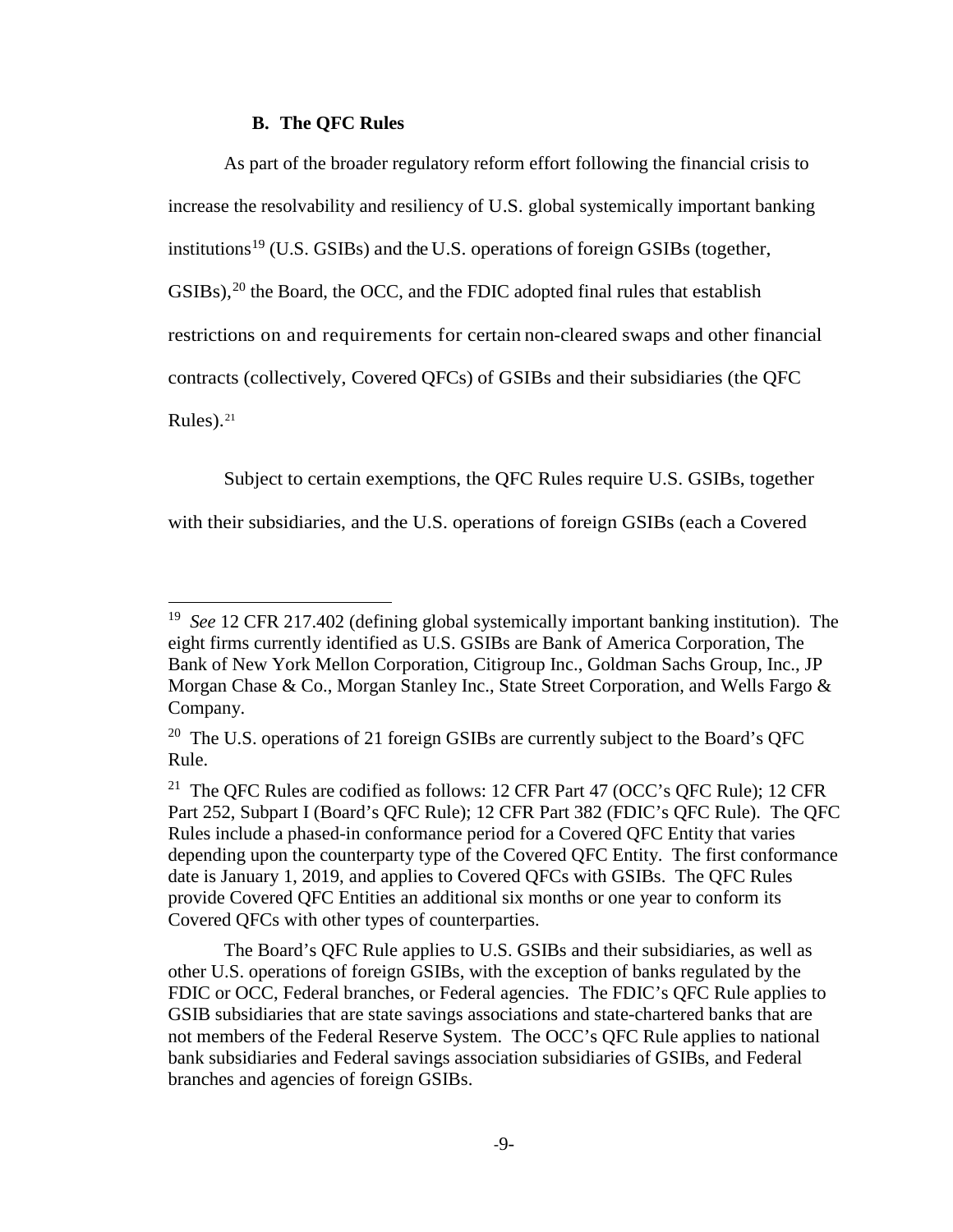QFC Entity and, collectively, Covered QFC Entities) to conform Covered QFCs to the requirements of the rules.<sup>[22](#page-9-0)</sup> The QFC Rules generally require the Covered QFCs of Covered QFC Entities to contain contractual provisions that opt into the "temporary stay-and-transfer treatment" of the Federal Deposit Insurance Act (FDI Act)<sup>[23](#page-9-1)</sup> and title II of the Dodd-Frank Act, thereby reducing the risk that the stay-and-transfer treatment would be challenged by a Covered QFC Entity's counterparty or a court in a foreign jurisdiction.<sup>24</sup> The temporary stay-and-transfer treatment is part of the special resolution framework for failed financial firms created by the FDI Act and title II of the Dodd-Frank Act. The stay-and-transfer treatment provides that the rights of a failed insured depository institution's or financial company's counterparties to terminate, liquidate, or net certain qualified financial contracts on account of the appointment of the FDIC as receiver for the entity (or the insolvency or financial condition of the entity for which the FDIC has been appointed receiver) are temporarily stayed when the entity enters a resolution proceeding to allow for the transfer of the failed firm's Covered QFCs to a solvent party.<sup>[25](#page-9-3)</sup> The QFC Rules also generally prohibit Covered QFCs from allowing the

 $\overline{a}$ 

<span id="page-9-0"></span> $22$  To the extent a U.S. GSIB, any of its subsidiaries, or the U.S. operations of a foreign GSIB include a swap entity for which one of the Agencies is a prudential regulator, a Covered QFC Entity may be a covered swap entity.

<span id="page-9-1"></span><sup>23 12</sup> U.S.C. 1811 *et seq*.

<span id="page-9-2"></span><sup>&</sup>lt;sup>24</sup> 12 CFR Part 47; 12 CFR Part 252, Subpart I; 12 CFR Part 382.

<span id="page-9-3"></span><sup>&</sup>lt;sup>25</sup> 12 U.S.C. 1821(e)(10)(B), 5390(c)(10)(B). Title II of the Dodd-Frank Act also provides the FDIC with the power to enforce Covered QFCs (and other contracts) of subsidiaries and affiliates of the financial company for which the FDIC has been appointed receiver. 12 U.S.C. 5390(c)(16); 12 CFR 380.12.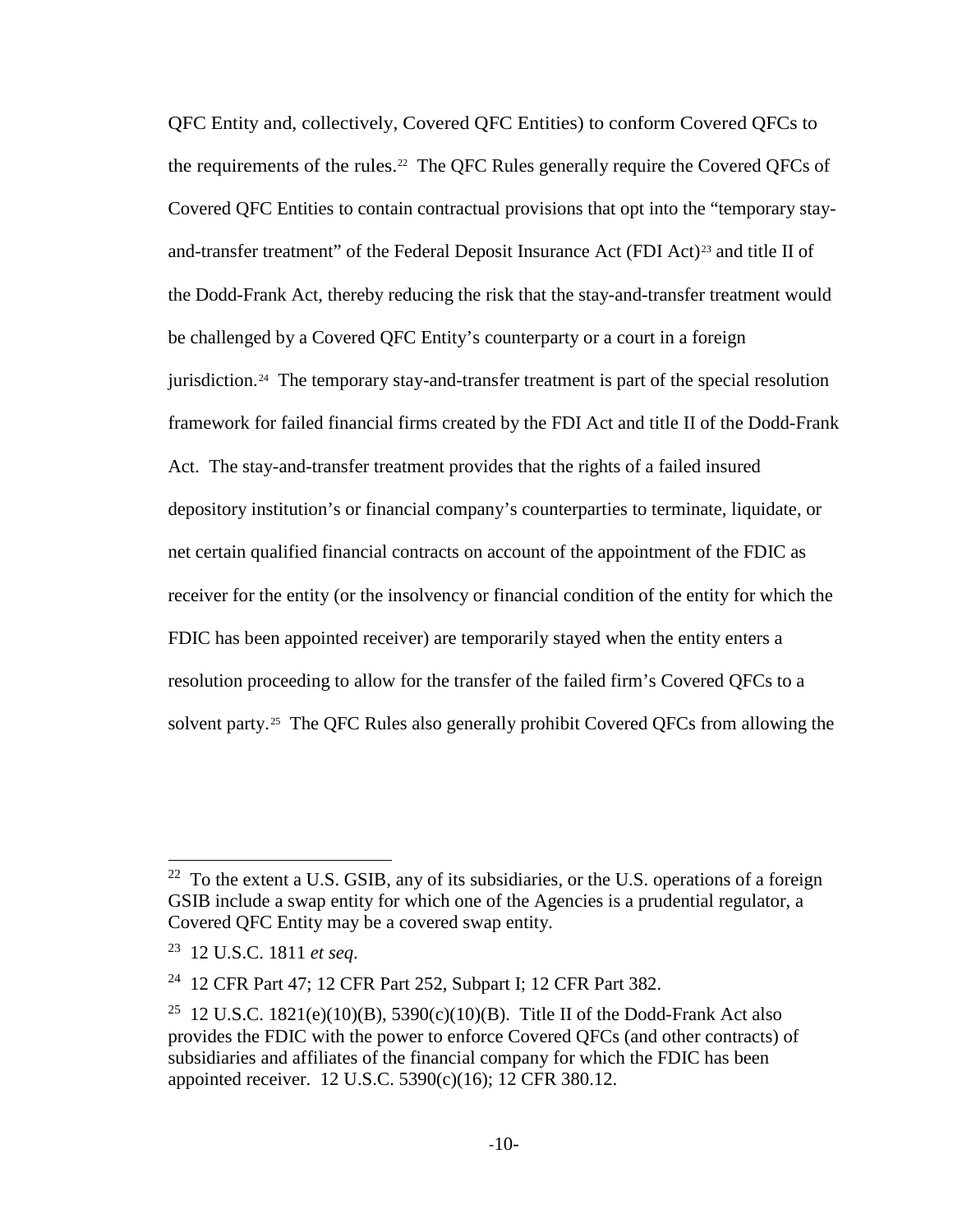exercise of default rights related, directly or indirectly, to the entry into resolution of an affiliate of the Covered QFC Entity (cross-default rights).<sup>[26](#page-10-0)</sup>

# **C. The Definitions of Qualifying Master Netting Agreement**

As part of the QFC Rules, the Federal banking agencies amended the definition of qualifying master netting agreement (QMNA) in their capital and liquidity rules to prevent the QFC Rules from having disruptive effects on the treatment of netting sets of Board-regulated firms, OCC-regulated firms, and FDIC-regulated firms.<sup>27</sup> The FCA plans to propose several technical and clarifying amendments to its capital regulations, including a revision to the definition of QMNA so it continues to be identical to both the definition in the regulations of the Federal banking agencies' regulatory capital and liquidity rules, and the amended definition of EMNA in this rulemaking.<sup>[28](#page-10-2)</sup>

The amendments to the Federal banking agencies' capital and liquidity rules were necessary because the previous QMNA definition did not recognize some of the new close-out restrictions on Covered QFCs imposed by the QFC Rules.<sup>29</sup> Pursuant to the previous definition of QMNA, a banking organization's rights under a QMNA generally could not be stayed or avoided in the event of its counterparty's default. However, the definition of QMNA permitted certain exceptions to this general prohibition to accommodate certain restrictions on the exercise of default rights that are important to the

<span id="page-10-0"></span><sup>26</sup> *See supra* note 24.

<span id="page-10-1"></span><sup>27 82</sup> FR 42882, 42915; 82 FR 50228, 50258; 82 FR 56630, 56659.

<span id="page-10-2"></span><sup>28</sup> *See* FCA's Fall 2018 Unified Agenda (www.RegInfo.gov). The FCA's Tier 1/Tier 2 Capital Framework's existing definition of QMNA is identical to the previous definition of QMNA used in the Federal banking agencies' capital and liquidity rules.

<span id="page-10-3"></span><sup>&</sup>lt;sup>29</sup> 12 CFR 3.2 (2017); 12 CFR 50.3 (2017); 12 CFR 217.2 (2017); 12 CFR 249.3 (2017); 12 CFR 324.2; 12 CFR 329.3.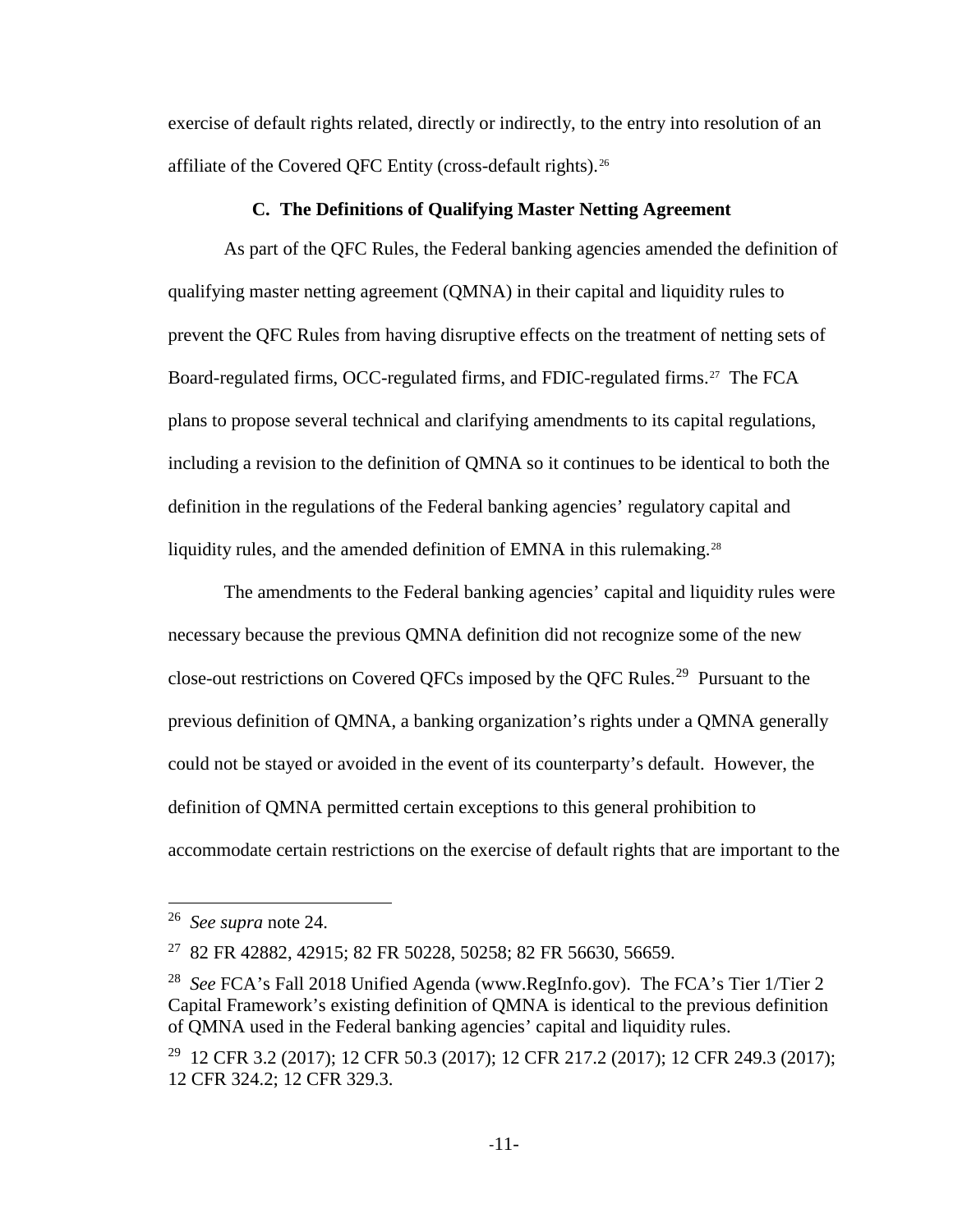prudent resolution of a banking organization, including a limited stay under a special resolution regime, such as title II of the Dodd-Frank Act, the FDI Act, and comparable foreign resolution regimes. The previous QMNA definition did not explicitly recognize all the restrictions on the exercise of cross-default rights.<sup>[30](#page-11-0)</sup> Therefore, a master netting agreement that complies with the QFC Rules by limiting the rights of a Covered QFC Entity's counterparty to close out against the Covered QFC Entity would not meet the previous QMNA definition. A failure to meet the definition of QMNA would result in a banking organization subject to one of the Federal banking agencies' capital and liquidity rules losing the ability to net offsetting exposures under its applicable capital and liquidity requirements when its counterparty is a Covered QFC Entity. If netting were not permitted, the banking organization would be required to calculate its capital and liquidity requirements relating to certain Covered QFCs on a gross basis rather than on a net basis, which would typically result in higher capital and liquidity requirements. The Federal banking agencies do not believe that such an outcome would accurately reflect the risks posed by the affected Covered QFCs.

The amendments to the QMNA definition maintain the netting treatment for these contracts under the Federal banking agencies' capital and liquidity rules. The amendments permit a master netting agreement to meet the definition of QMNA even if it limits the banking organization's right to accelerate, terminate, and close-out on a net basis all transactions under the agreement and to liquidate or set-off collateral promptly upon an event of default of a counterparty that is a Covered QFC Entity to the extent necessary for the Covered QFC Entity to comply fully with the QFC Rules. The

<span id="page-11-0"></span><sup>30</sup> *See, e.g.,* 12 CFR 252.84(b)(1).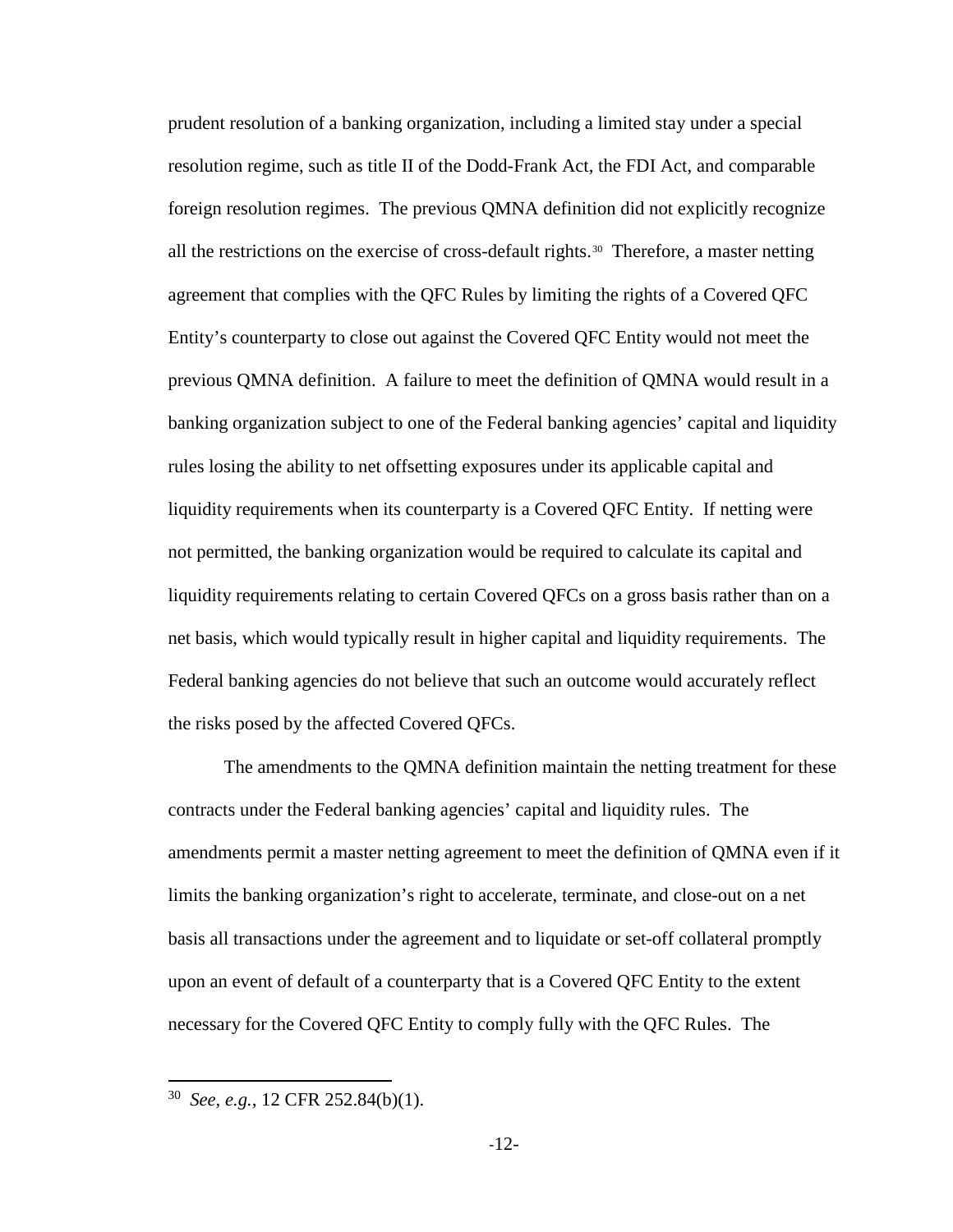amended definition of QMNA continues to recognize that default rights may be stayed if the defaulting counterparty is in resolution under the Dodd-Frank Act, the FDI Act, a substantially similar law applicable to government-sponsored enterprises, or a substantially similar foreign law, or where the agreement is subject by its terms to, or incorporates, any of those laws. By recognizing these required restrictions on the ability of a banking organization to exercise close-out rights when its counterparty is a Covered QFC Entity, the amended definition allows a master netting agreement that includes such restrictions to continue to meet the definition of QMNA under the Federal banking agencies' capital and liquidity rules.

# **II. Discussion of the Final Rule.**

On February 21, 2018, the Agencies published a request for comment on a proposed rule to amend the definition of EMNA in the Swap Margin Rule and to clarify the impact of the amendment on legacy swaps.<sup>31</sup> The Agencies are adopting the proposed rule as final without change. The final amendment clarifies that a master netting agreement meets the definition of EMNA under the Swap Margin Rule when the agreement limits the right to accelerate, terminate, and close-out on a net basis all transactions under the agreement and to liquidate or set-off collateral promptly upon an event of default of the counterparty to the extent necessary for the counterparty to comply with the requirements of the QFC Rules. This final rule text is identical to the corresponding text used in the amended definition of QMNA in the Federal banking agencies' capital and liquidity rules.

<span id="page-12-0"></span><sup>31 83</sup> FR 7413 (February 21, 2018).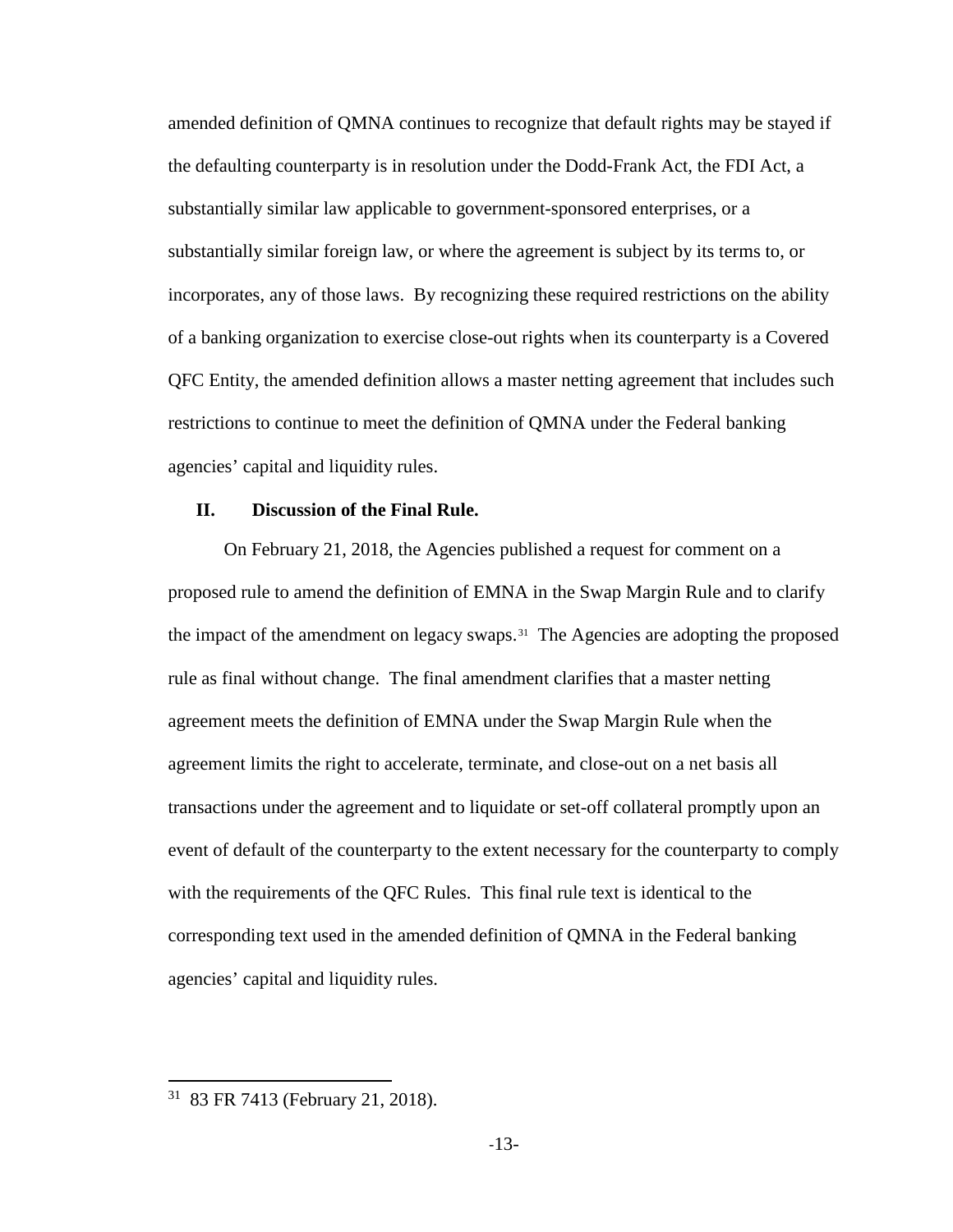In addition, the Agencies are adopting as proposed the amendment to the Swap Margin Rule that provides that amendments made to an EMNA that a firm enters into solely to comply with the QFC Rules will not be taken into account for purposes of determining the date on which swaps subject to that agreement were entered into. This amendment establishes that a legacy swap will not be deemed a covered swap under the Swap Margin Rule if it is amended solely to comply with one of the QFC Rules. For example, to comply with the restrictions on Covered QFCs, a Covered QFC Entity may directly amend the contractual provisions of its Covered QFCs or, alternatively, cause its Covered QFCs to be subject to the International Swaps and Derivatives Association 2015 Resolution Stay Protocol (Universal Protocol) or the U.S. Protocol, as defined in the QFC Rules. The Swap Margin Rule amendment will provide certainty to a covered swap entity and its counterparties about the treatment of legacy swaps and any applicable netting arrangements in light of the QFC Rules.

The Agencies received five substantive comments on the proposal. All five substantive comments generally supported the proposed amendment clarifying the treatment of legacy swaps, while two of the comments also specifically expressed support for the proposed amendment to the definition of EMNA. Two comments raised issues unrelated to the proposal.<sup>[32](#page-13-0)</sup>

 $\overline{a}$ 

<span id="page-13-0"></span><sup>&</sup>lt;sup>32</sup> A comment urging a change to the inter-affiliate provisions of the Swap Margin Rule and a comment requesting that the Agencies clarify that a legacy swap that is amended or novated not be subject to margin requirements if it is entered into by special purpose vehicles for purposes of a certain securitization transaction are outside the scope of the proposal.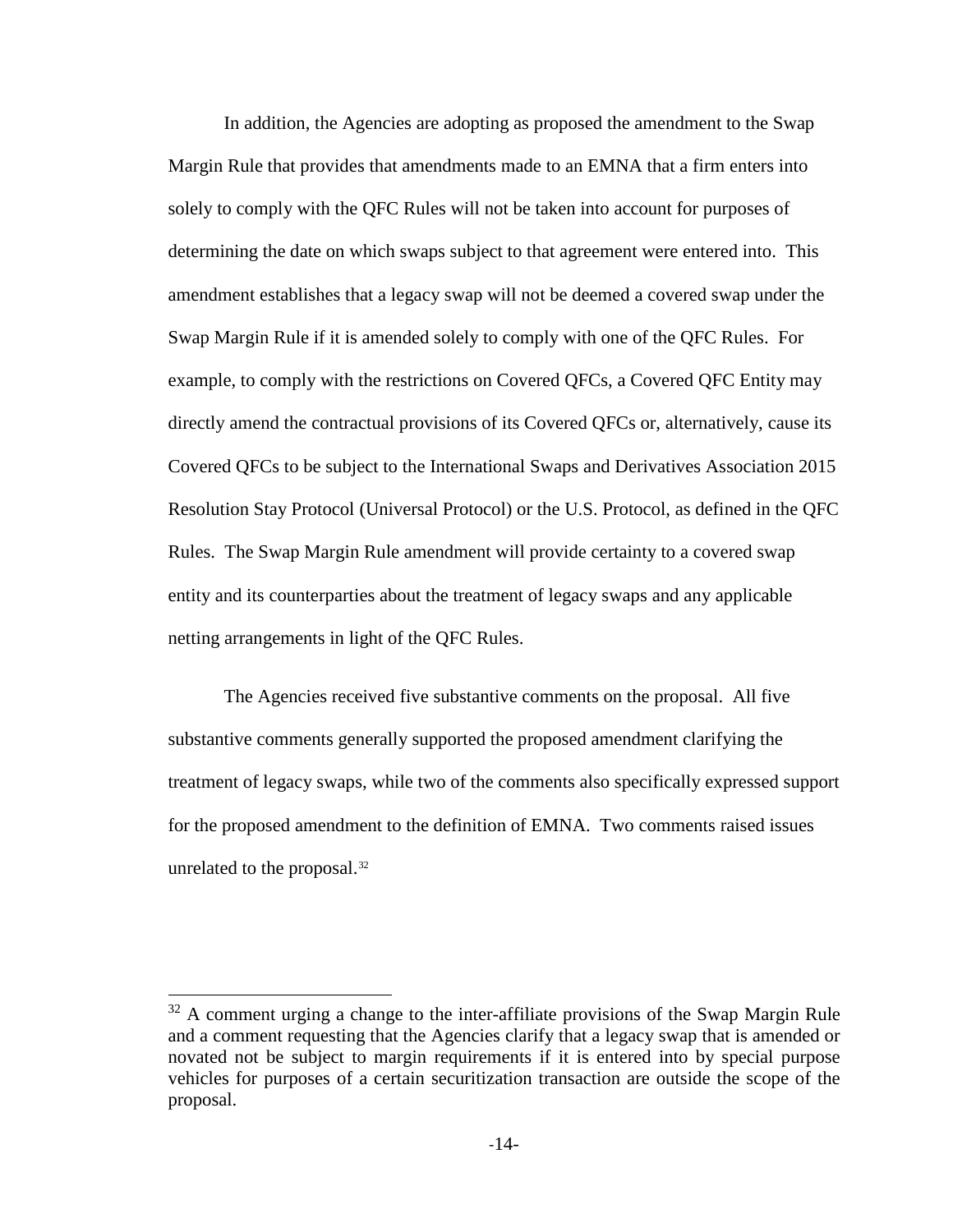As described below, three of the comments also recommended alternative approaches to clarify the treatment of legacy swaps. One comment stated that it supported the proposed amendment on the treatment of a legacy swap after it is amended to comply with a QFC Rule because such an amendment does not change the economic nature of the original transaction and therefore would not require such legacy swap to become subject to margin requirements.

The three comments that recommended alternatives to the proposed amendment on the treatment of legacy swaps urged the Agencies to issue guidance that clarifies certain "non-material" amendments will not result in a legacy swap becoming subject to margin requirements rather than adopting the proposed amendment. Specifically, a comment requested that the Agencies, in consultation with global authorities, issue guidance that provides clarity on the circumstances under which a legacy swap is considered a new swap. This comment also recommended that such guidance should make clear that non-material amendments (i.e., administrative amendments, contractintrinsic events, risk-reducing amendments, and amendments required by regulation or legislation) would not cause a legacy swap to be treated as a new swap subject to the Swap Margin Rule. This same commenter also recommended that in the near term the Agencies should clarify the effect of amendments to legacy swaps related to: (i) ring fencing of derivative transactions into non-bank entities; (ii) interest rate benchmark reform, such as the movement away from LIBOR; and (iii) novations or other amendments necessitated by the United Kingdom leaving the European Union. Another comment recommended that, instead of adopting the proposal as a final rule, the Agencies issue principles-based guidance that clarifies that certain amendments to legacy

-15-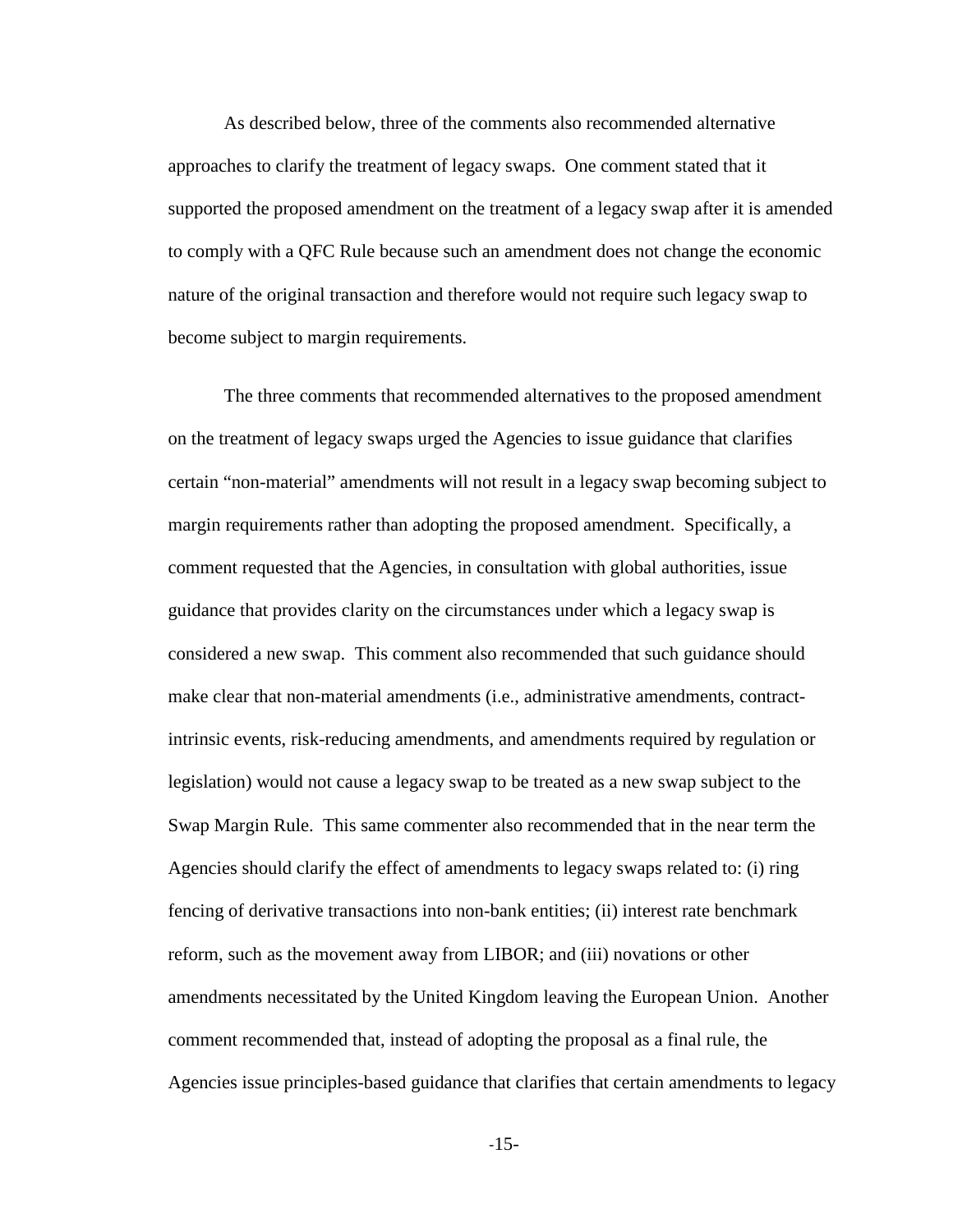swaps, including risk-reducing amendments and amendments made to satisfy other regulatory requirements, do not require such legacy swap to become a covered swap, and therefore, subject to margin requirements. This comment requested that, if the Agencies decide to adopt the proposed amendments to the Swap Margin Rule, the amendment should be described as a "safe harbor" that is intended to provide clarity to the industry and, thus, should not imply that other immaterial amendments would cause a legacy swap to become subject to margin requirements.

The Agencies are adopting the amendment to the Swap Margin Rule as proposed. Under the final rule, revisions to a master netting agreement that comply with the QFC Rules will not cause the agreement to fall out of the Swap Margin Rule's EMNA definition. The Agencies' approach provides clarity and certainty to swap market participants as to the effect of changes required by the QFC Rules. Further changes requested by the commenters are not within the scope of the Agencies' proposal, so the Agencies are not making revisions to address those comments. As explained in the preamble to the Swap Margin Rule, the Agencies declined to include language requested by commenters in the rule that would classify certain new swap transactions as being "entered into prior to the compliance date." The Agencies noted that doing so could create significant incentives to engage in amendments and novations for the purpose of evading the margin requirement. The Agencies further explained that limiting the extension to "material" amendments or "legitimate" novations would be difficult to effect within the final rule because the specific motivation for an amendment or novation is

-16-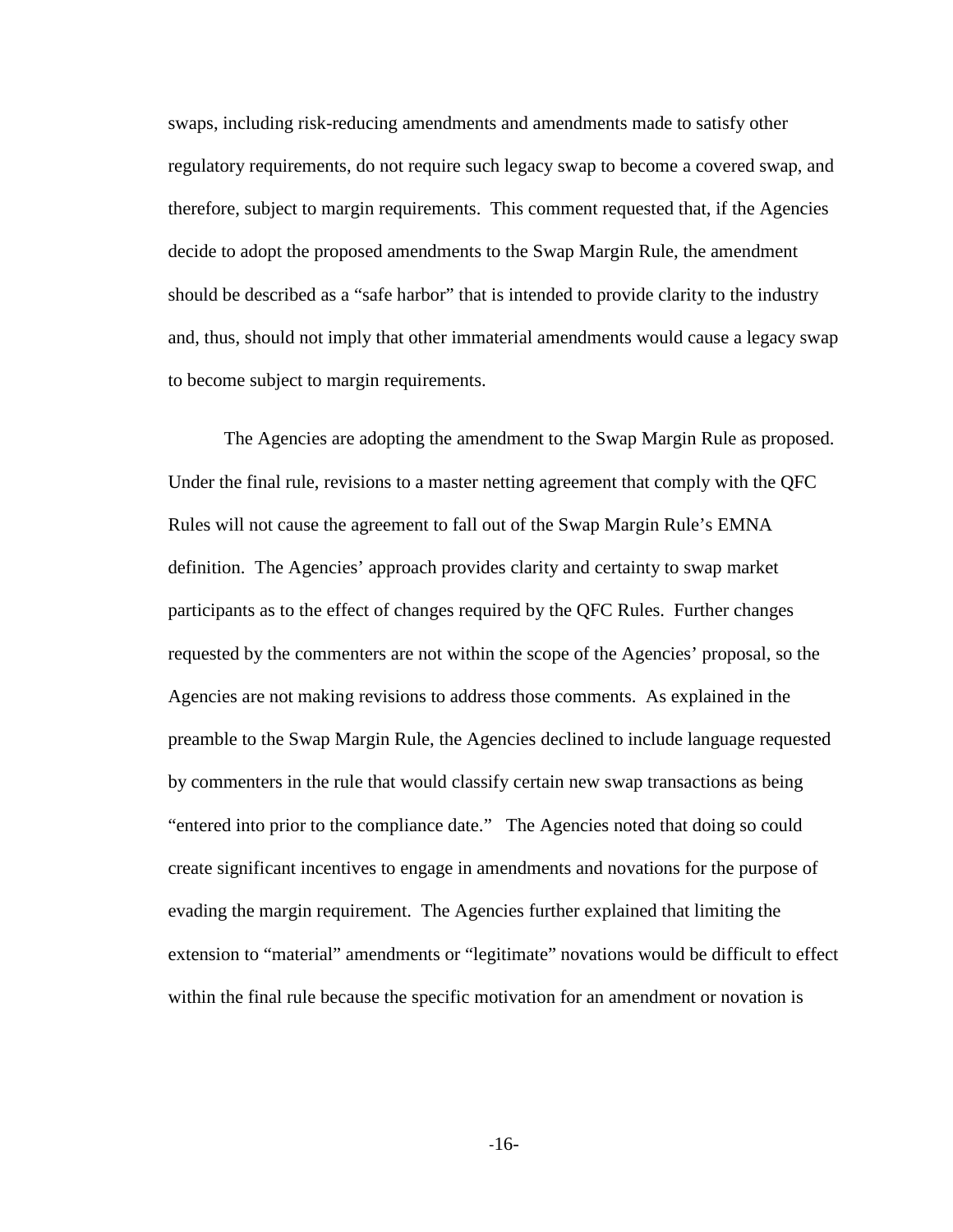generally not observable, and such classifications would make the process of identifying those swaps to which the rule applies overly complex and non-transparent.<sup>[33](#page-16-0)</sup>

As the Agencies continue to assess industry developments such as interest rate benchmark reform, the Agencies will take into account any associated implementation ramifications surrounding the treatment of legacy swaps under the Swap Margin Rule.

# **III. Regulatory Analysis**

# **A. Paperwork Reduction Act**

*OCC*: In accordance with 44 U.S.C. 3512, the OCC may not conduct or sponsor, and a respondent is not required to respond to, an information collection unless it displays a currently valid OMB control number. The OCC reviewed the final rule and concluded that it contains no requirements subject to the PRA.

*Board:* In accordance with section 3512 of the Paperwork Reduction Act of 1995 (PRA) (44 U.S.C. § 3501-3521), the Board may not conduct or sponsor, and a respondent is not required to respond to, an information collection unless it displays a currently valid Office of Management and Budget (OMB) control number. The Board reviewed the final rule under the authority delegated to it by OMB. The rule contained no requirements subject to the PRA, and the Board received no comments on its PRA analysis in the proposed rule. The final rule adopts the proposed rule as proposed, and contains no requirements subject to the PRA.

<span id="page-16-0"></span><sup>33</sup> *See* 80 FR 78450-51.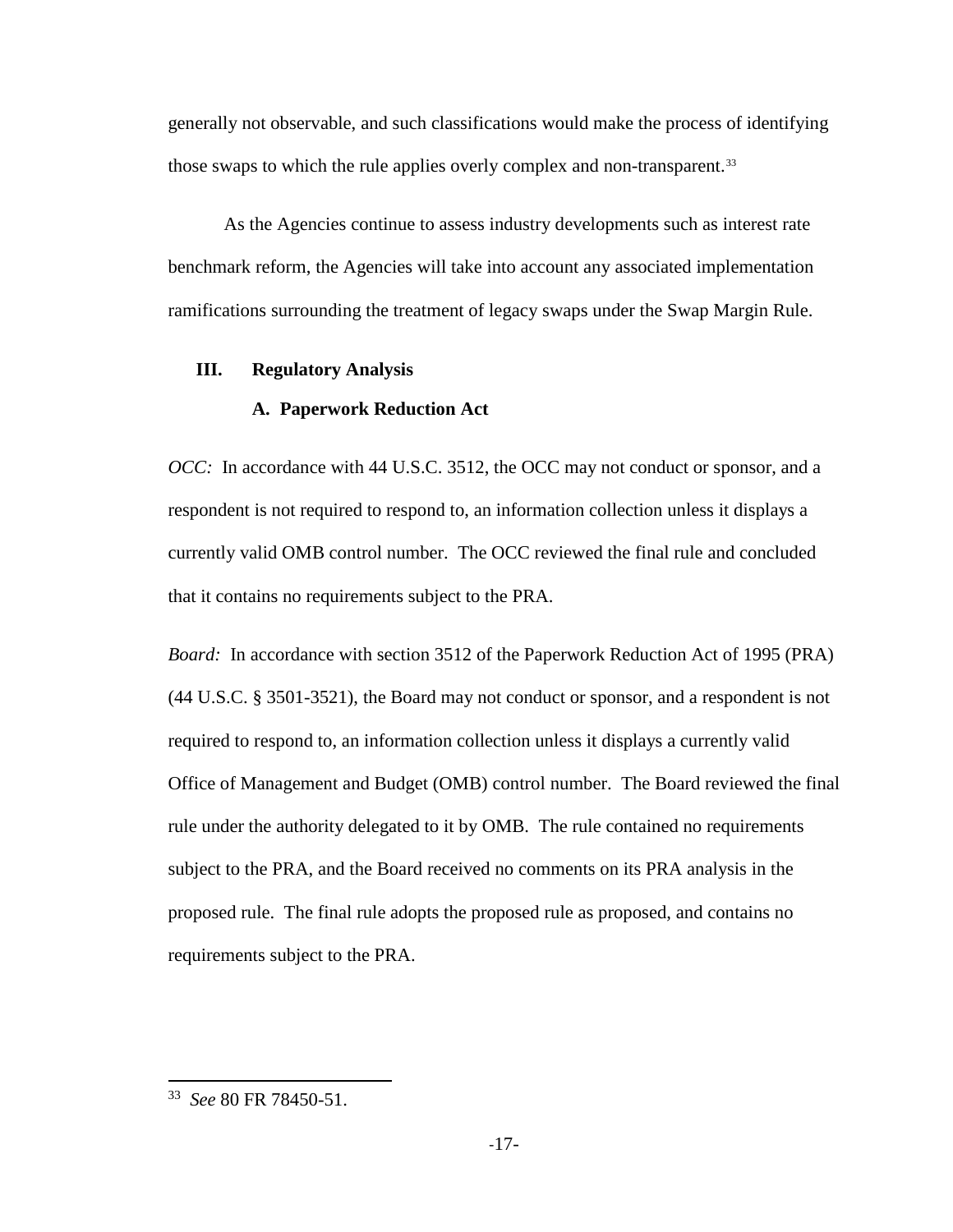*FDIC:* In accordance with the requirements of the PRA, the FDIC may not conduct or sponsor, and a respondent is not required to respond to, an information collection unless it displays a currently valid OMB control number. The FDIC reviewed the final rule and concludes that it contains no requirements subject to the PRA. Therefore, no submission will be made to OMB for review.

*FCA:* The FCA has determined that the final rule does not involve a collection of information pursuant to the Paperwork Reduction Act for Farm Credit System institutions because Farm Credit System institutions are Federally chartered instrumentalities of the United States and instrumentalities of the United States are specifically excepted from the definition of "collection of information" contained in 44 U.S.C. 3502(3).

*FHFA:* The final rule amendments do not contain any collections of information pursuant to the Paperwork Reduction Act of 1995 (44 U.S.C. 3501 et seq.). Therefore, FHFA has not submitted any information to the Office of Management and Budget for review.

# **B. Final Regulatory Flexibility Analysis**

*OCC:* In general, the Regulatory Flexibility Act (RFA) (5 U.S.C. 601 et seq.) requires that in connection with a rulemaking, an agency prepare and make available for public comment a regulatory flexibility analysis that describes the impact of the rule on small entities. Under section 605(b) of the RFA, this analysis is not required if an agency certifies that the rule will not have a significant economic impact on a substantial number of small entities and publishes its certification and a brief explanatory statement in the Federal Register along with its rule.

-18-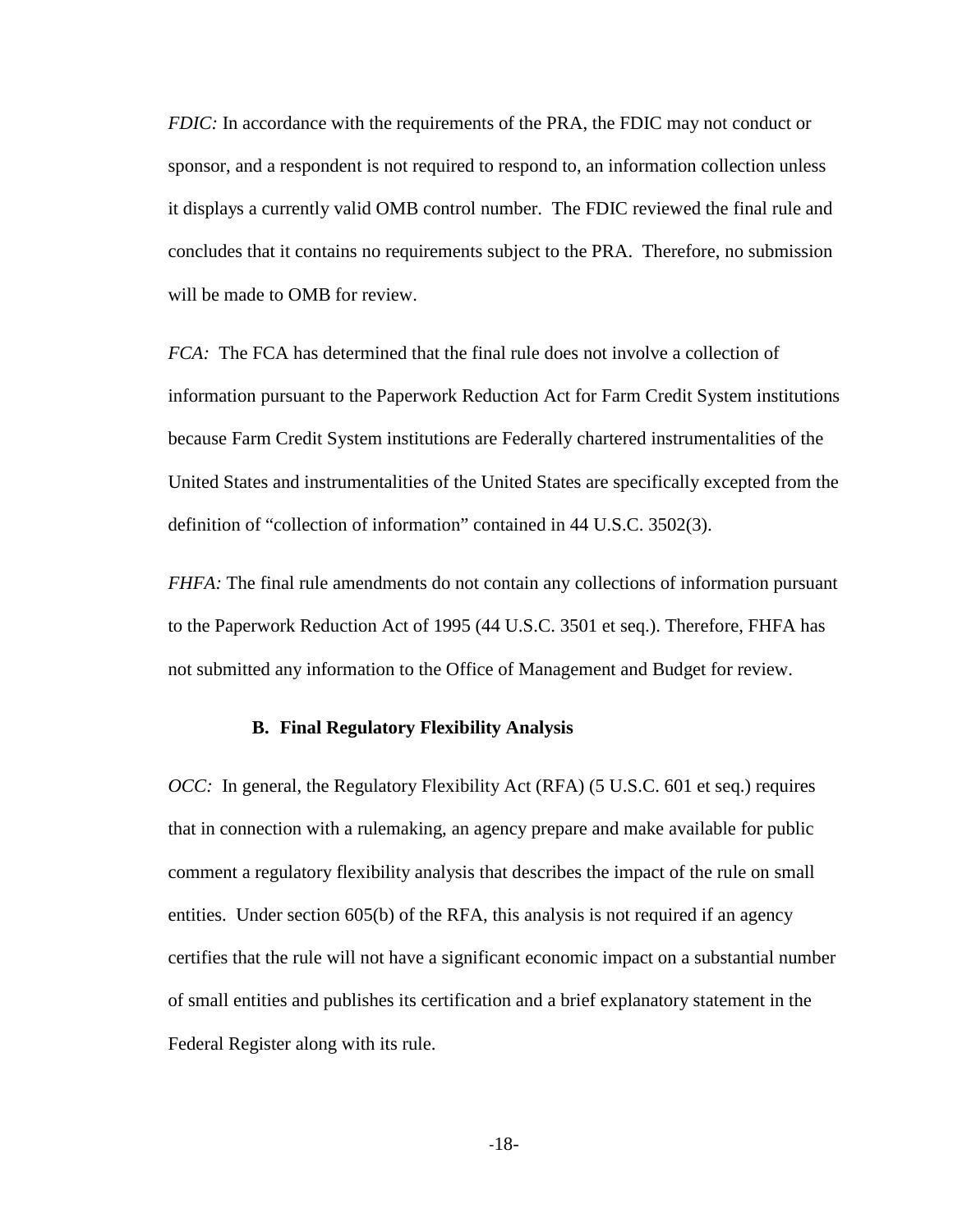The OCC currently supervises approximately 886 small entities.<sup>34</sup> Among these 886 small entities, 61 might be affected by the final rule if the small entities are a party to a QFC that falls within the scope of the QFC Rules and must be amended to comply with those rules. Because the OCC assumes that the standards set forth in the final rule will be implemented by OCC-supervised small entities before any of them are required to comply with the QFC Rules, the OCC believes that the final rule will not result in savings—or more than *de minimis* costs—for OCC-supervised entities. Therefore, the OCC certifies that the final rule will not have a significant economic impact on a substantial number of small OCC-regulated entities.

*Board:* The Regulatory Flexibility Act, 5 U.S.C. 601 *et seq*. (the "RFA"), generally requires that an agency prepare and make available for public comment an initial regulatory flexibility analysis in connection with a notice of proposed rulemaking.<sup>35</sup> The Board solicited public comment on this rule in a notice of proposed rulemaking<sup>[36](#page-18-2)</sup> and has since considered the potential impact of this final rule on small entities in accordance with section 604 of the RFA. Based on the Board's analysis, and for the reasons stated

<span id="page-18-0"></span> $34$  The OCC bases its estimate of the number of small entities on the SBA's size thresholds for commercial banks and savings institutions, and trust companies, which are \$550 million and \$38.5 million, respectively. Consistent with the General Principles of Affiliation 13 CFR §121.103(a), the OCC counts the assets of affiliated financial institutions when determining if we should classify an OCC-supervised institution as a small entity. The OCC uses December 31, 2017, to determine size because a "financial institution's assets are determined by averaging the assets reported on its four quarterly financial statements for the preceding year." See footnote 8 of the U.S. Small Business Administration's *Table of Size Standards*.

<span id="page-18-1"></span><sup>35</sup> *See* 5 U.S.C. 603(a).

<span id="page-18-2"></span><sup>36</sup> *See* 83 FR 7413 (February 21, 2018).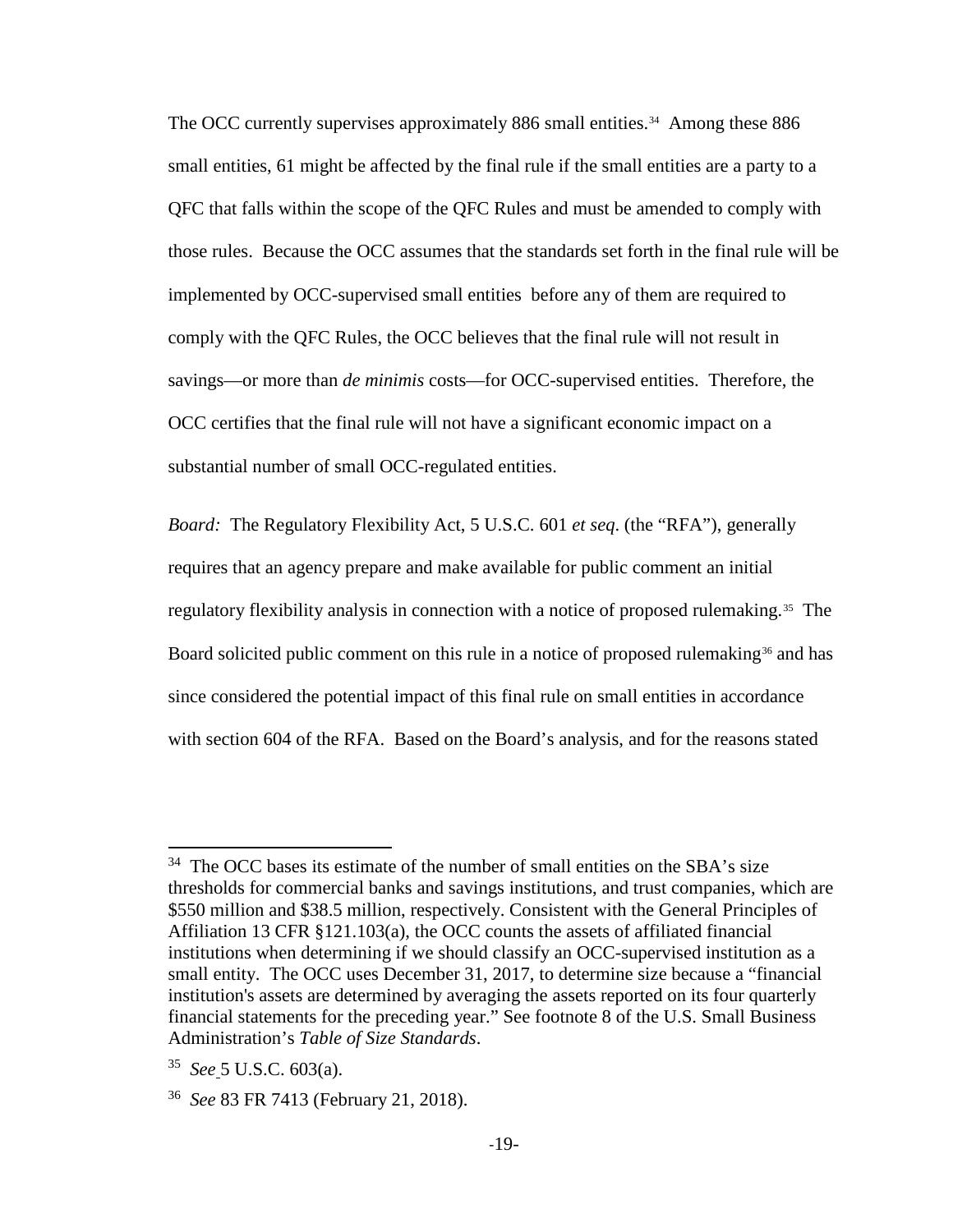below, the Board certifies that the final rule will not have a significant economic impact on a substantial number of small entities.

1. *Statement of the need for, and objectives of, the final rule.* As described above, the final rule amends the definition of Eligible Master Netting Agreement in the Swap Margin Rule so that it remains harmonized with the amended definition of "Qualifying Master Netting Agreement" in the Federal banking agencies' regulatory capital and liquidity rules. The final rule also makes clear that a legacy swap (i.e., a non-cleared swap entered into before the applicable compliance date) that is not subject to the requirements of the Swap Margin Rule will not be deemed a covered swap under the Swap Margin Rule if it is amended solely to conform to the QFC Rules.

2. *Summary of the significant issues raised by public comment on the Board's initial analysis, the Board's assessment of such issues, and a statement of any changes made as a result of such comments*. Commenters did not raise any issues in response to the initial RFA analysis. The Chief Counsel for the Advocacy of the Small Business

Administration ("SBA") did not file any comments in response to the proposed rule.

3. *Description and estimate of number of small entities to which the final rule will apply*. This final rule applies to financial institutions that are covered swap entities (CSEs) that are subject to the requirements of the Swap Margin Rule. Under SBA regulations, the finance and insurance sector includes commercial banking, savings institutions, credit unions, other depository credit intermediation and credit card issuing entities (financial institutions). With respect to financial institutions that are CSEs under the Swap Margin Rule, a financial institution generally is considered small if it has assets of \$550 million

-20-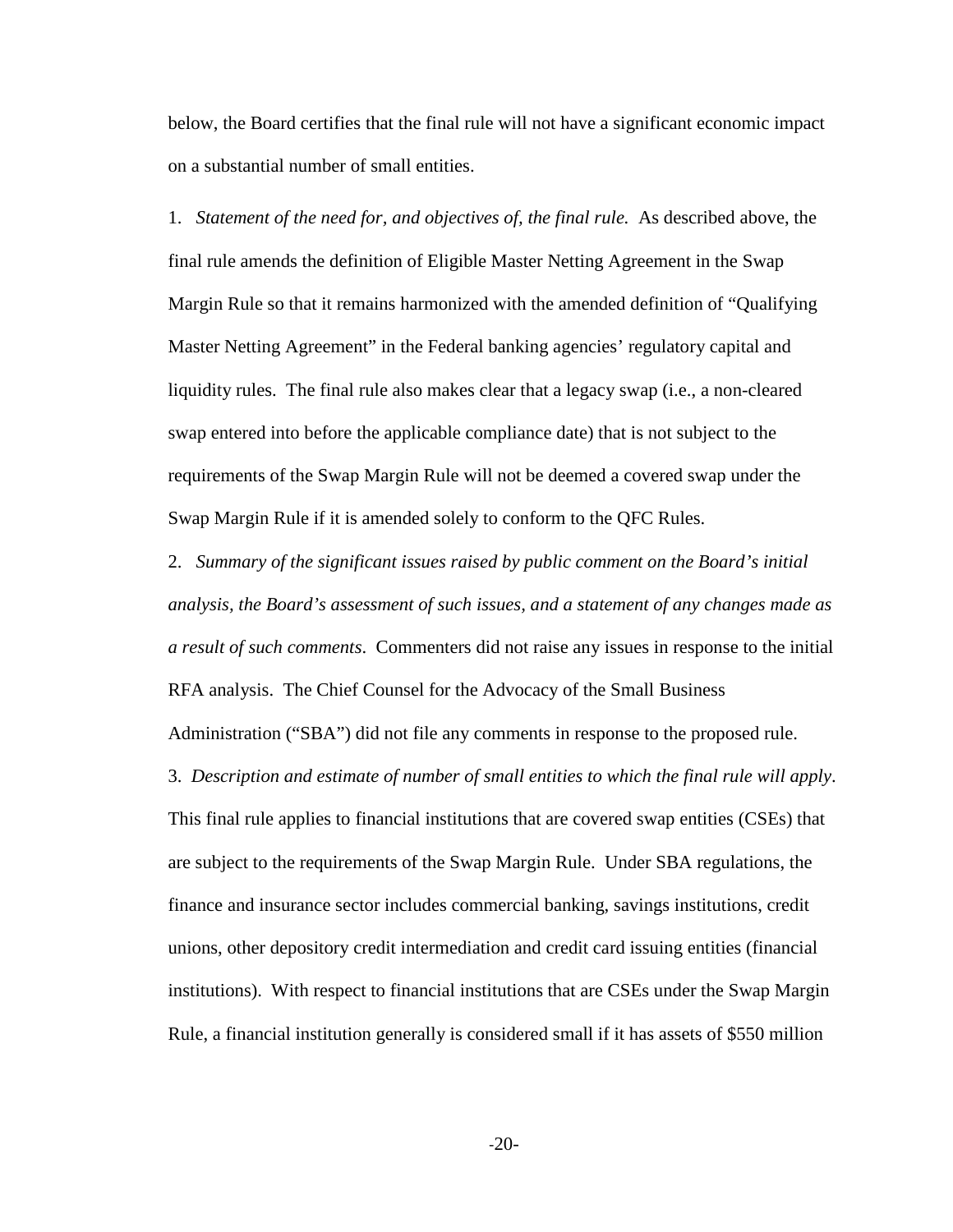or less.[37](#page-20-0) CSEs would be considered financial institutions for purposes of the RFA in accordance with SBA regulations. The Board does not expect that any CSE is likely to be a small financial institution, because a small financial institution is unlikely to engage in the level of swap activity that would require it to register as a swap dealer or a major swap participant with the CFTC or a security-based swap dealer or security-based major swap participant with the SEC.<sup>[38](#page-20-1)</sup> None of the current Board-regulated CSEs are small entities.

# 4. *Description of the projected reporting, recordkeeping and other compliance*

*requirements of the final rule.* The Board does not believe the final rule will result in any new reporting, recordkeeping or other compliance requirements.

5. *Significant alternatives to the final rule.* In light of the foregoing, the Board does not believe that this final rule would have a significant economic impact on a substantial number of small entities and therefore there are no significant alternatives to the final rule that would reduce the impact on small entities.

*FDIC*: The Regulatory Flexibility Act (RFA), 5 U.S.C. 601 et seq., requires an agency to provide a final regulatory flexibility analysis with a final rule, unless the agency certifies that the rule will not have a significant economic impact on a substantial number of small

 $\overline{a}$ 

<span id="page-20-0"></span><sup>37</sup> *See* 13 CFR 121.201 (effective December 2, 2014); *see also* 13 CFR 121.103(a)(6) (noting factors that the SBA considers in determining whether an entity qualifies as a small business, including receipts, employees, and other measures of its domestic and foreign affiliates).

<span id="page-20-1"></span><sup>&</sup>lt;sup>38</sup> The CFTC has published a list of provisionally registered swap dealers as of October 17, 2017 that does not include any small financial institutions. See *[http://www.cftc.gov/LawRegulation/DoddFrankAct/registerswapdealer.](http://www.cftc.gov/LawRegulation/DoddFrankAct/registerswapdealer)* The SEC has not yet imposed a registration requirement on entities that meet the definition of securitybased swap dealer or major security-based swap participant.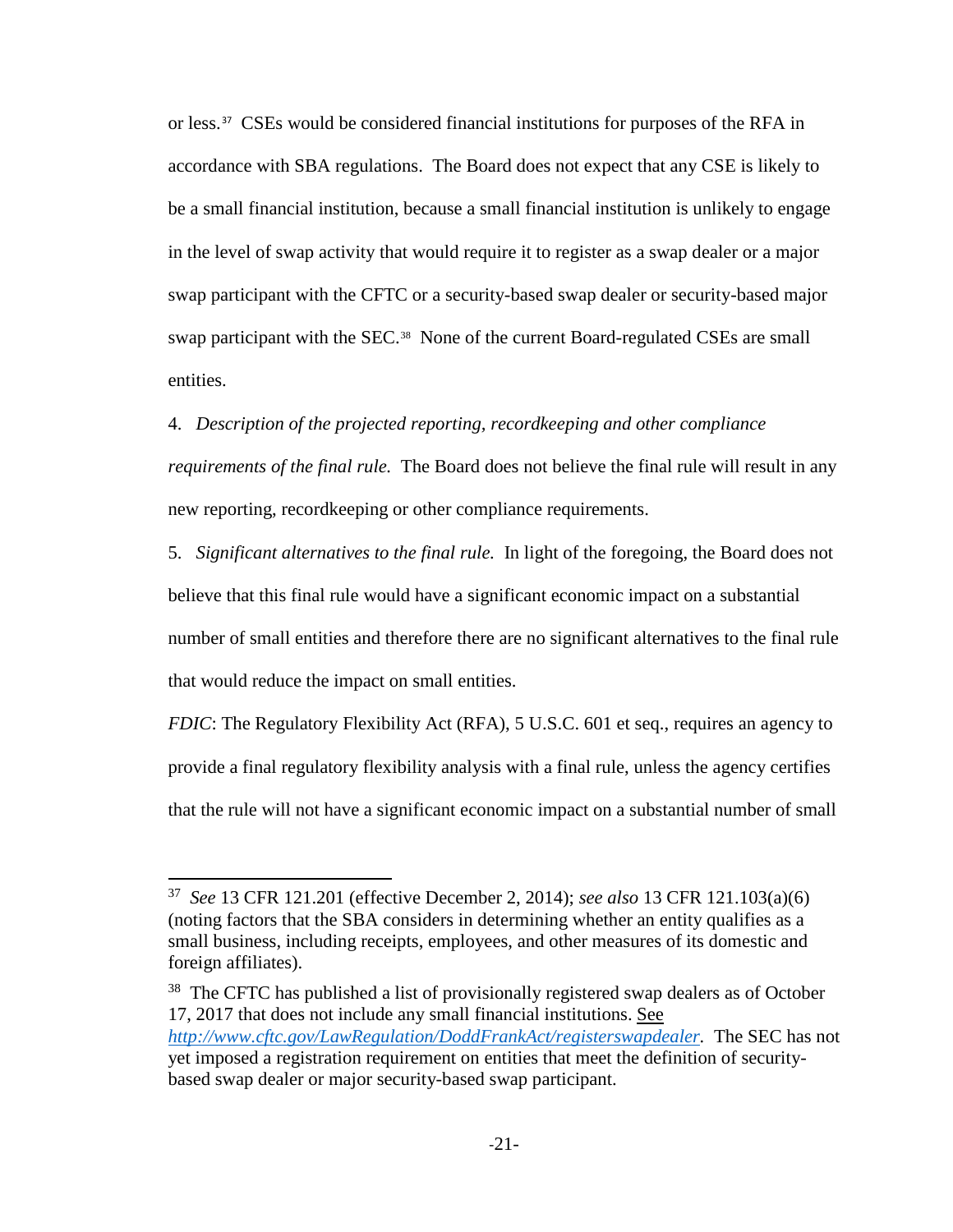entities (defined by the Small Business Administration for purposes of the RFA to include banking entities with total assets of \$550 million or less).

According to data from recent Consolidated Reports of Income and Condition (CALL Report),<sup>[39](#page-21-0)</sup> the FDIC supervised  $3,603$  institutions. Of those, 2,885 are considered "small," according to the terms of the Regulatory Flexibility Act. This final rule directly applies to covered swap entities (which includes persons registered with the CFTC as swap dealers or major swap participants pursuant to the Commodity Exchange Act of 1936 and persons registered with the SEC as security-based swap dealers and major security-based swap participants under the Securities Exchange Act of 1934) that are subject to the requirements of the Swap Margin Rule. The FDIC has identified 101 swap dealers and major swap participants that, as of May 17, 2018, have registered as swap entities.<sup>40</sup> None of these institutions are supervised by the FDIC.

As discussed previously, the final rule clarifies that a master netting agreement meets the definition of EMNA under the Swap Margin Rule when the agreement limits the right to

 $\overline{\phantom{a}}$ 

<span id="page-21-0"></span><sup>39</sup> FDIC CALL Reports, March 31, 2018.

<span id="page-21-1"></span><sup>&</sup>lt;sup>40</sup> While the SEC had adopted a regulation that would require registration of securitybased swap dealers and major security-based swap participants, as of June 18, 2018, there was no date established as the compliance date and no SEC-published list of any such entities that so registered. Accordingly, no security-based swap dealers and major security-based swap participants have been identified as swap entities by the FDIC. In identifying the 101 institutions referred to in the text, the FDIC used the list of swap dealers set forth, on June 18, 2018 (providing data as of May 17, 2018) at <https://www.cftc.gov/LawRegulation/DoddFrankAct/registerswapdealer.html> . Major swap participants, among others, are required to apply for registration through a filing with the National Futures Association. Accordingly, the FDIC reviewed the National Futures Association<https://www.nfa.futures.org/members/sd/index.html>to determine whether there were registered major swap participants. As of June 18, 2018, there were no Major Swaps Participants listed on this link.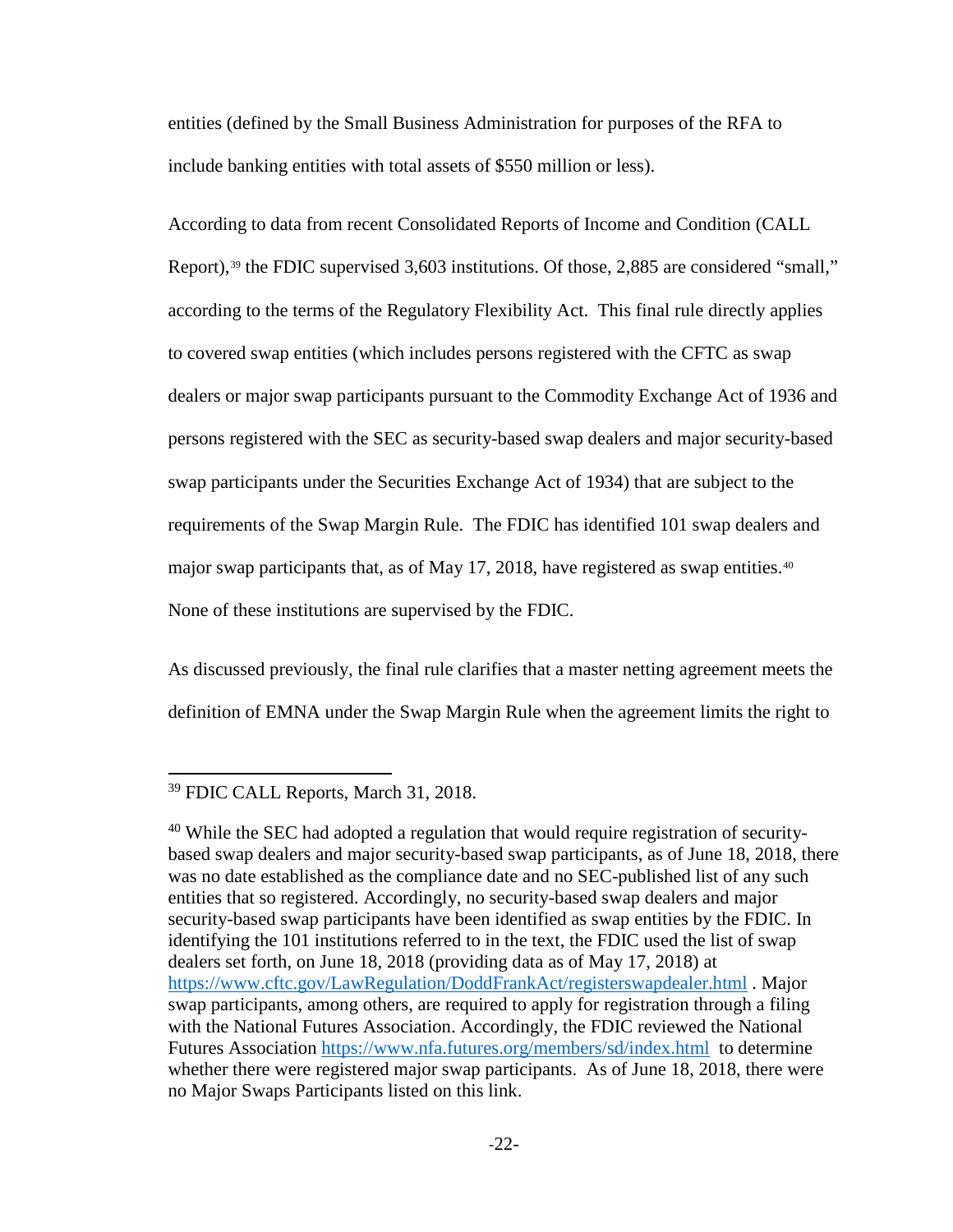accelerate, terminate, and close-out on a net basis all transactions under the agreement and to liquidate or set-off collateral promptly upon an event of default of the counterparty to the extent necessary for the counterparty to comply with the requirements of the QFC Rules. Without adoption of the final rule, covered entities would be required to calculate capital and liquidity requirements relating to certain Covered QFCs on a gross basis rather than on a net basis, which would typically result in higher capital and liquidity requirements. Therefore, this rule is expected to benefit any potential covered swap entity.

The Swap Margin Rule implements sections 731 and 764 of the Dodd-Frank Act, as amended by the Terrorism Risk Insurance Program Reauthorization Act of 2015 ("TRIPRA"). TRIPRA excludes non-cleared swaps entered into for hedging purposes by a financial institution with total assets of \$10 billion or less from the requirements of the Swap Margin Rule. Given this exclusion, a non-cleared swap between a covered swap entity and a small FDIC-supervised entity that is used to hedge a commercial risk of the small entity will not be subject to the Swap Margin Rule. The FDIC believes that it is unlikely that any small entity it supervises will engage in non-cleared swaps for purposes other than hedging.

Given that no FDIC-supervised small entities are covered swap entities, that the potential effects are expected to be beneficial to covered swap entities, and that it is unlikely that FDIC-supervised small entities enter into non-cleared swaps for purposes other than hedging, this final rule is not expected to have a significant economic impact on a substantial number of small entities supervised by the FDIC. For these reasons, the FDIC certifies that the final rule will not have a significant economic impact on a substantial

-23-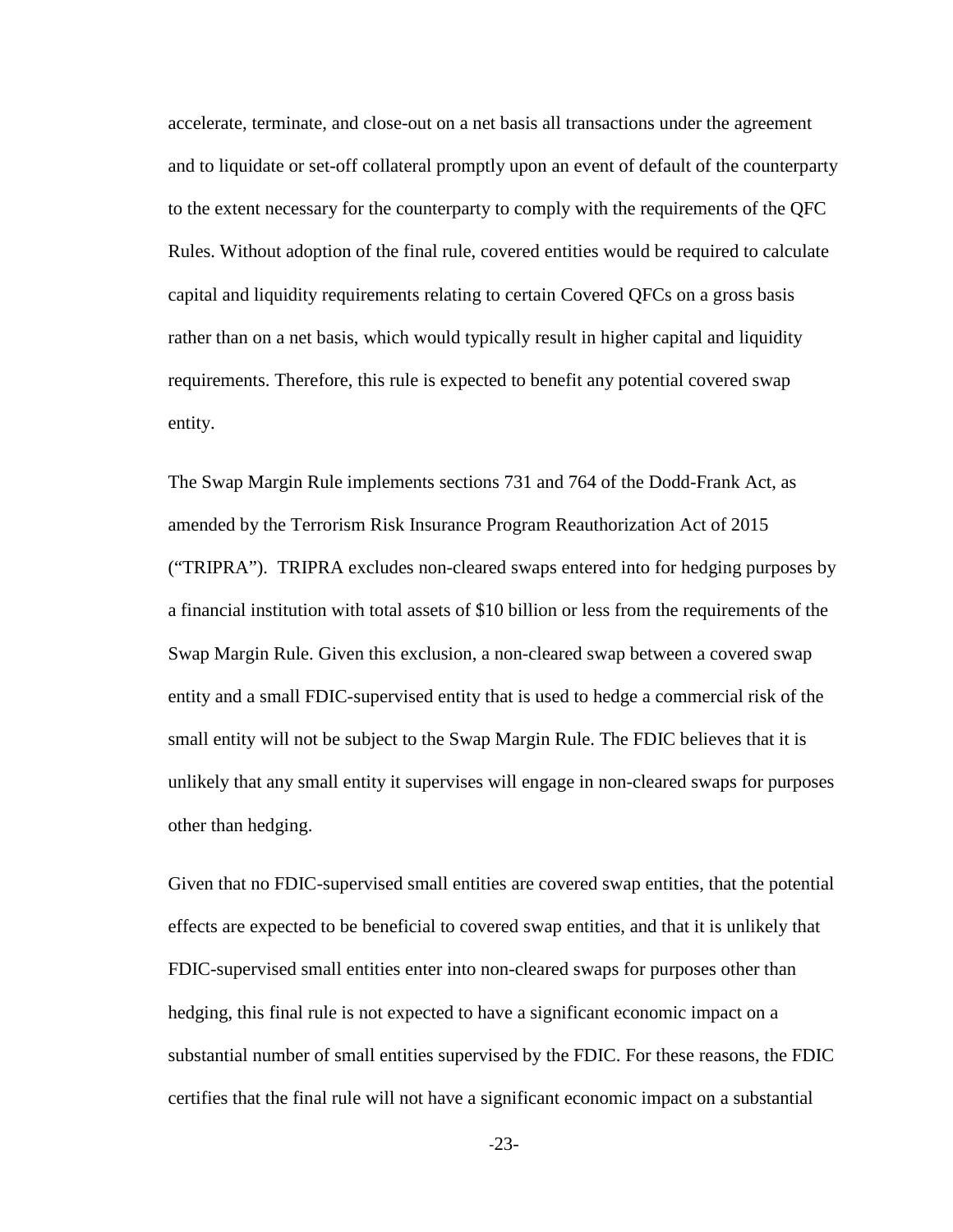number of small entities, within the meaning of those terms as used in the RFA. Accordingly, a regulatory flexibility analysis is not required.

*FCA*: Pursuant to section 605(b) of the Regulatory Flexibility Act (5 U.S.C. 601 et seq.), FCA hereby certifies that the final rule will not have a significant economic impact on a substantial number of small entities. Each of the banks in the Farm Credit System, considered together with its affiliated associations, has assets and annual income in excess of the amounts that would qualify them as small entities; nor does the Federal Agricultural Mortgage Corporation meet the definition of "small entity." Therefore, Farm Credit System institutions are not "small entities" as defined in the Regulatory Flexibility Act.

*FHFA:* The Regulatory Flexibility Act (5 U.S.C. 601 et seq.) requires that a regulation that has a significant economic impact on a substantial number of small entities, small businesses, or small organizations must include an initial regulatory flexibility analysis describing the regulation's impact on small entities. FHFA need not undertake such an analysis if the agency has certified the regulation will not have a significant economic impact on a substantial number of small entities. 5 U.S.C. 605(b). FHFA has considered the impact of the final rule under the Regulatory Flexibility Act, and certifies that the final rule does not have a significant economic impact on a substantial number of small entities because the final rule is applicable only to FHFA's regulated entities, which are not small entities for purposes of the Regulatory Flexibility Act.

-24-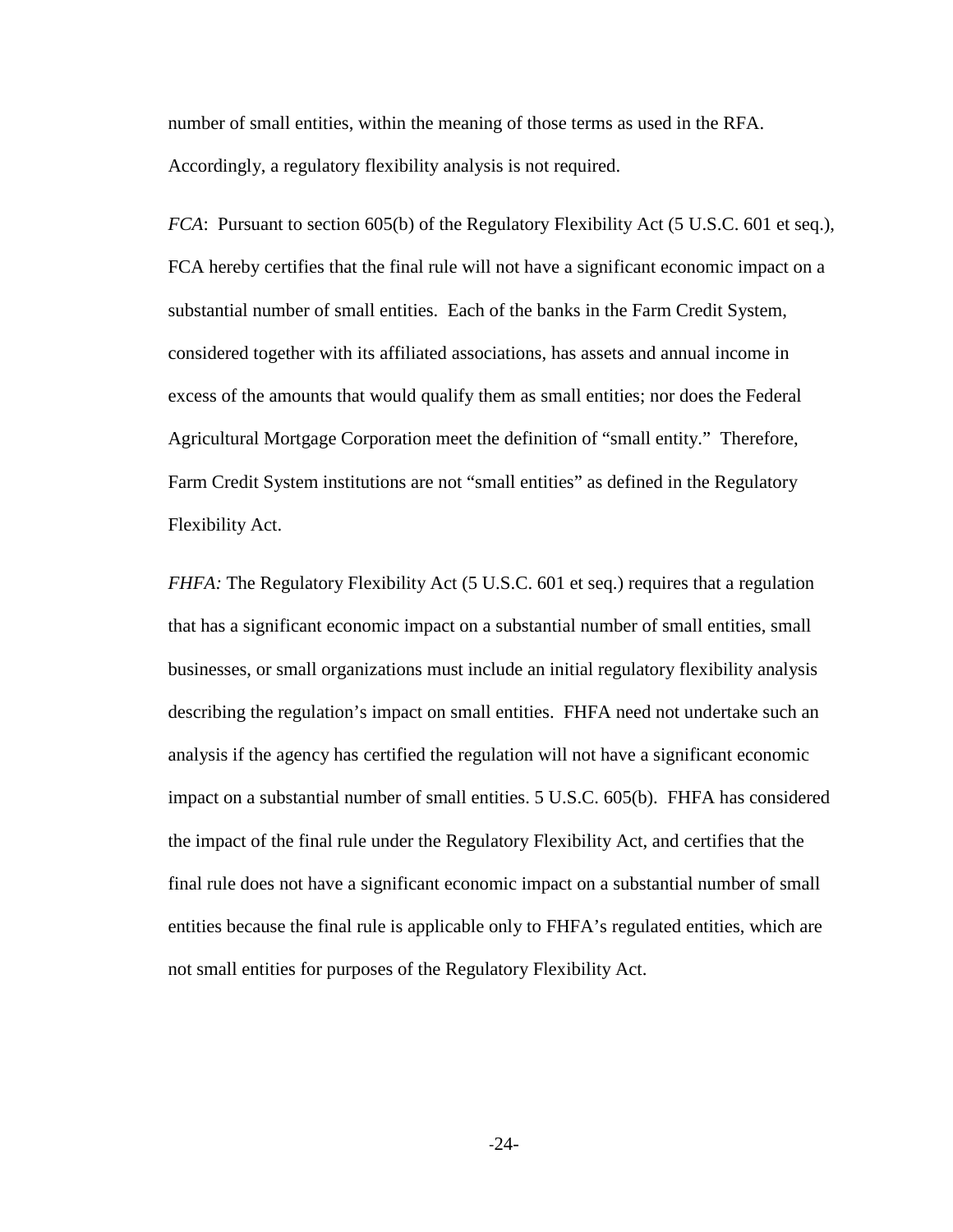#### **C. Use of Plain Language**

Section 722 of the Gramm-Leach-Bliley Act requires the U.S. banking agencies to use plain language in proposed and final rulemakings.<sup>41</sup> The Agencies received no comment on these matters and believe that the final rule is written plainly and clearly.

# **D. OCC Unfunded Mandates Reform Act of 1995 Determination**

Section 202 of the Unfunded Mandates Reform Act of 1995 (Unfunded Mandates Act) (2 U.S.C. 1532) requires that the OCC prepare a budgetary impact statement before promulgating a rule that includes any Federal mandate that may result in the expenditure by State, local, and Tribal governments, in the aggregate, or by the private sector, of \$100 million or more in any one year. If a budgetary impact statement is required, section 205 of the Unfunded Mandates Act also requires the OCC to identify and consider a reasonable number of regulatory alternatives before promulgating a rule. The OCC has determined that the proposed rule does not impose any new mandates and will not result in expenditures by State, local, and Tribal governments, or by the private sector of \$100 million or more in any one year. Accordingly, the OCC has not prepared a budgetary impact statement or specifically addressed the regulatory alternatives considered.

# **E. Riegle Community Development and Regulatory Improvement Act of 1994**

The Riegle Community Development and Regulatory Improvement Act of 1994 (RCDRIA) requires that each Federal banking agency, in determining the effective date and administrative compliance requirements for new regulations that impose additional reporting, disclosure, or other requirements on insured depository institutions, consider,

<span id="page-24-0"></span> $41$  12 U.S.C. 4809(a).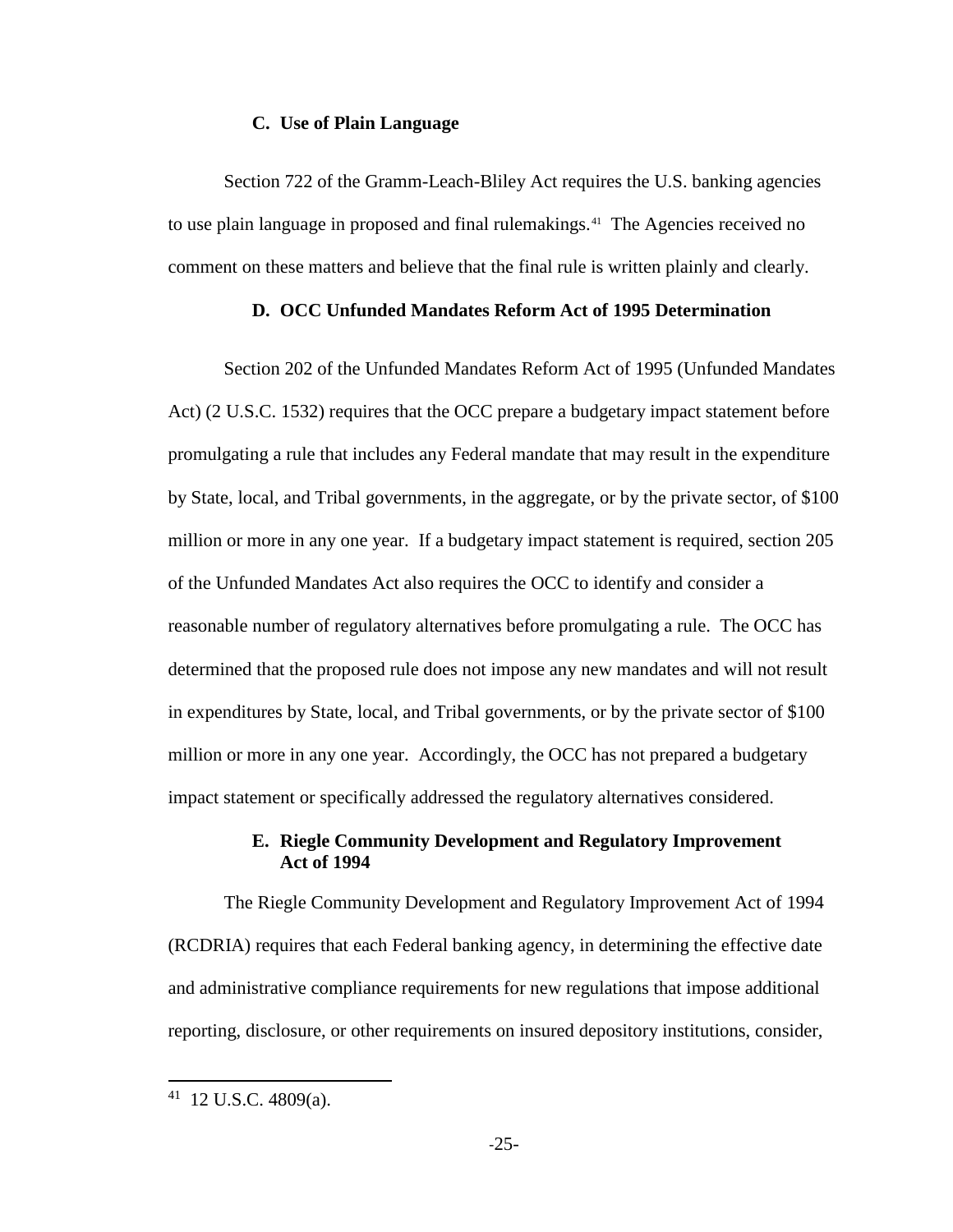consistent with principles of safety and soundness and the public interest, any administrative burdens that such regulations would place on depository institutions, including small depository institutions, and customers of depository institutions, as well as the benefits of such regulations. In addition, new regulations and amendments to regulations that impose additional reporting, disclosures, or other new requirements on insured depository institutions generally must take effect on the first day of a calendar quarter that begins on or after the date on which the regulations are published in final form.[42](#page-25-0) Each Federal banking agency has determined that the final rule would not impose additional reporting, disclosure, or other requirements; therefore the requirements of the RCDRIA do not apply.

# **List of Subjects**

## *12 CFR Part 45*

Administrative practice and procedure, Capital, Margin requirements, National banks, Federal savings associations, Reporting and recordkeeping requirements, Risk. *12 CFR Part 237*

Administrative practice and procedure, Banks and banking, Capital, Foreign banking, Holding companies, Margin requirements, Reporting and recordkeeping requirements, Risk.

# *12 CFR Part 349*

Administrative practice and procedure, Banks, Holding companies, Margin Requirements, Capital, Reporting and recordkeeping requirements, Savings associations, Risk.

<span id="page-25-0"></span><sup>42 12</sup> U.S.C. 4802.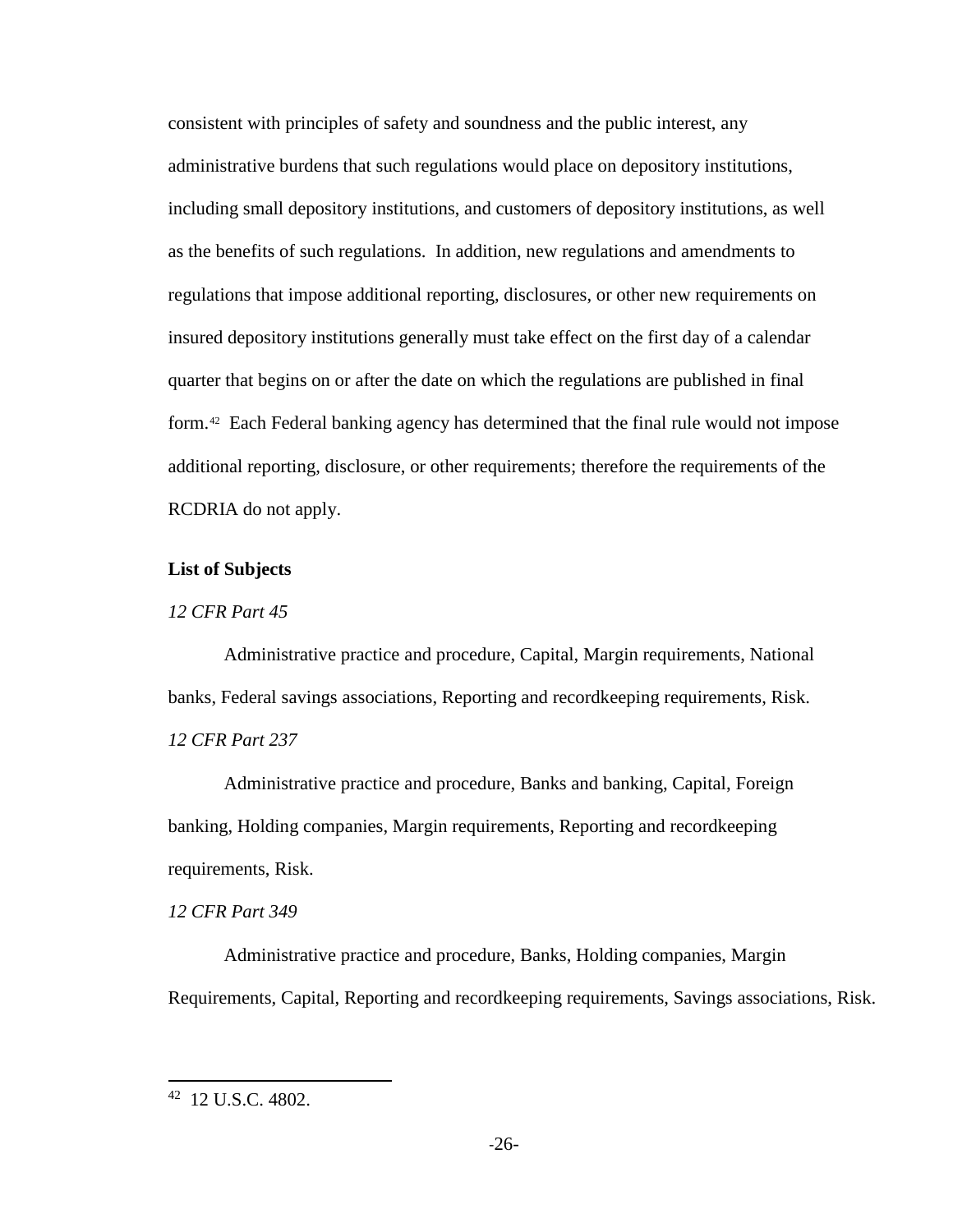*12 CFR Part 624*

Accounting, Agriculture, Banks, Banking, Capital, Cooperatives, Credit, Margin requirements, Reporting and recordkeeping requirements, Risk, Rural areas, Swaps. *12 CFR Part 1221*

Government-sponsored enterprises, Mortgages, Securities.

# **DEPARTMENT OF THE TREASURY**

**Office of the Comptroller of the Currency**

**12 CFR Chapter I**

#### **Authority and Issuance**

For the reasons stated in the preamble, the Office of the Comptroller of the

Currency amends part 45 of chapter I of title 12, Code of Federal Regulations, as follows:

# **PART 45— MARGIN AND CAPITAL REQUIREMENTS FOR COVERED SWAP ENTITIES**

1. The authority citation for part 45 continues to read as follows:

**Authority:** 7 U.S.C. 6s(e), 12 U.S.C. 1 *et seq.,* 12 U.S.C. 93a, 161, 481, 1818,

3907, 3909, 5412(b)(2)(B), and 15 U.S.C. 78o-10(e).

2. Section 45.1 is amended by adding paragraph (e)(7) to read as follows:

## **§ 45.1 Authority, purpose, scope, exemptions and compliance dates.**

\* \* \* \* \*

(e) \* \* \*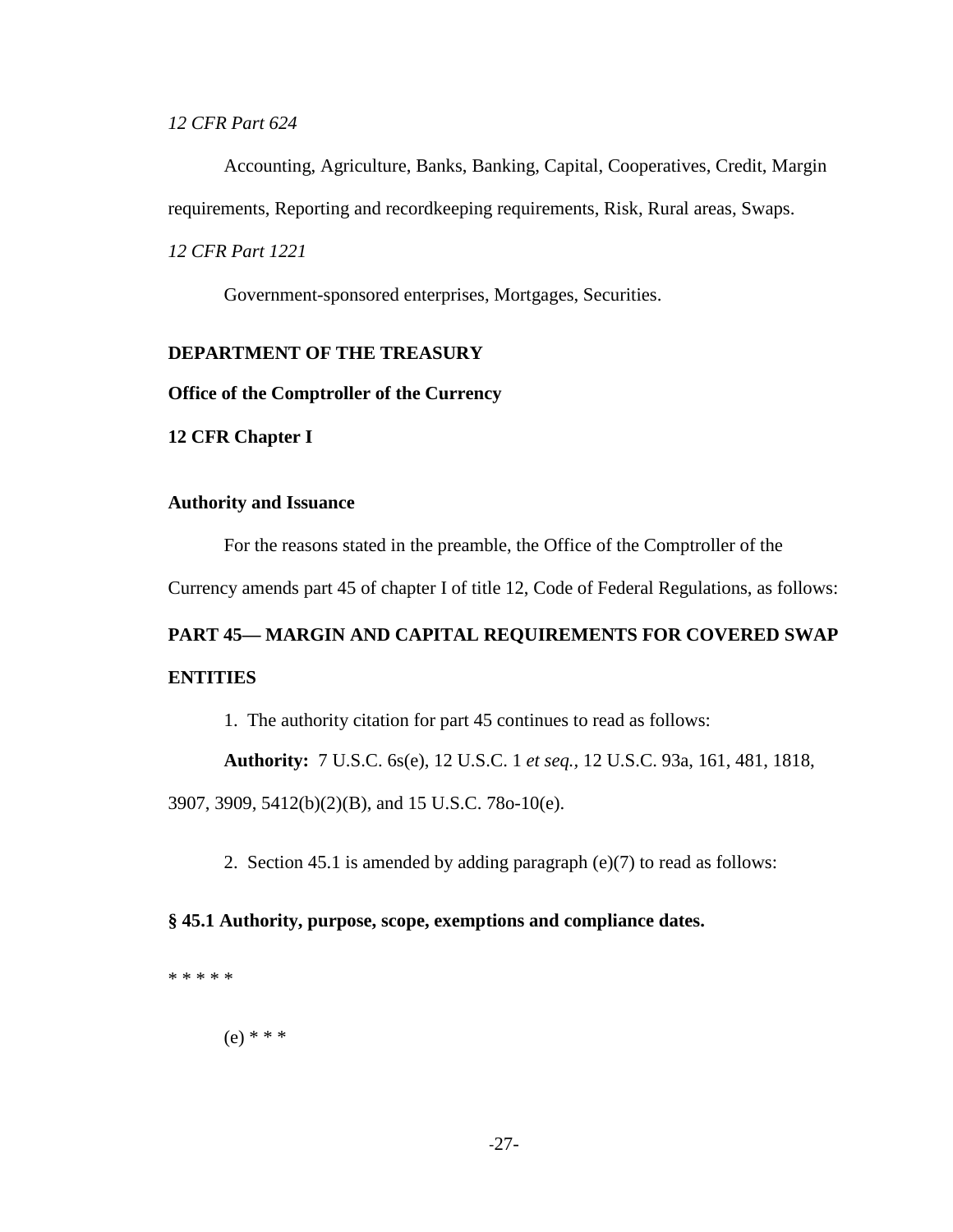(7) For purposes of determining the date on which a non-cleared swap or a noncleared security-based swap was entered into, a Covered Swap Entity will not take into account amendments to the non-cleared swap or the non-cleared security-based swap that were entered into solely to comply with the requirements of part 47, Subpart I of part 252 or part 382 of Title 12, as applicable.

\* \* \* \* \*

3. Section 45.2 is amended by revising paragraph (2) of the definition of *Eligible master netting agreement* to read as follows:

#### **§ 45.2 Definitions.**

**\* \* \* \* \***

(2) The agreement provides the covered swap entity the right to accelerate, terminate, and close-out on a net basis all transactions under the agreement and to liquidate or set-off collateral promptly upon an event of default, including upon an event of receivership, conservatorship, insolvency, liquidation, or similar proceeding, of the counterparty, provided that, in any such case:

(i) Any exercise of rights under the agreement will not be stayed or avoided under applicable law in the relevant jurisdictions, other than:

(A) In receivership, conservatorship, or resolution under the Federal Deposit Insurance Act (12 U.S.C. 1811 *et seq*.), Title II of the Dodd-Frank Wall Street Reform and Consumer Protection Act (12 U.S.C. 5381 *et seq*.), the Federal Housing Enterprises Financial Safety and Soundness Act of 1992, as amended (12 U.S.C. 4617), or the Farm Credit Act of 1971, as amended (12 U.S.C. 2183 and 2279cc), or laws of foreign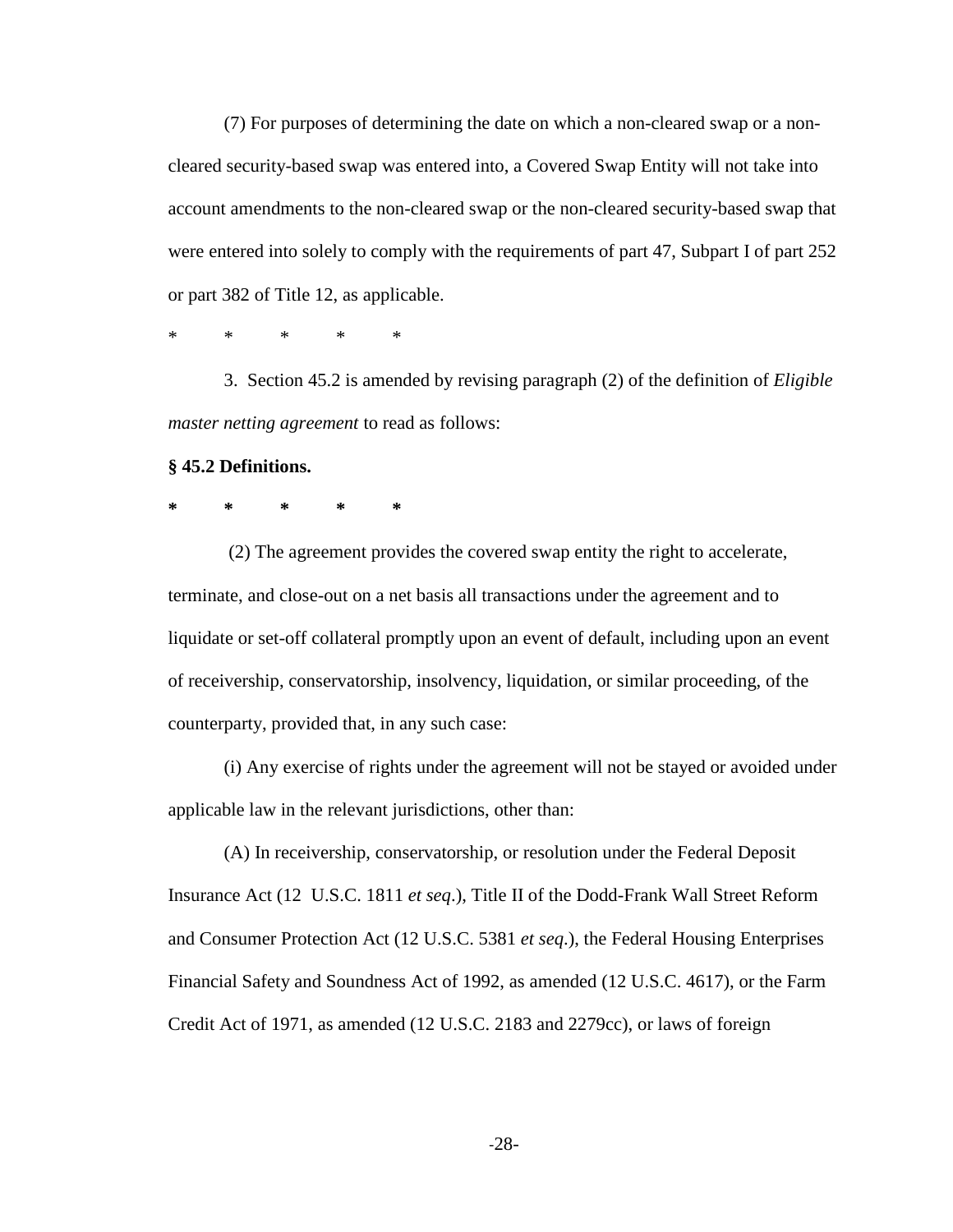jurisdictions that are substantially similar to the U.S. laws referenced in this paragraph (2)(i)(A) in order to facilitate the orderly resolution of the defaulting counterparty; or

(B) Where the agreement is subject by its terms to, or incorporates, any of the laws referenced in paragraph  $(2)(i)(A)$  of this definition; and

(ii) The agreement may limit the right to accelerate, terminate, and close-out on a net basis all transactions under the agreement and to liquidate or set-off collateral promptly upon an event of default of the counterparty to the extent necessary for the counterparty to comply with the requirements of part 47, Subpart I of part 252 or part 382 of Title 12, as applicable;

\* \* \* \* \*

# **BOARD OF GOVERNORS OF THE FEDERAL RESERVE SYSTEM 12 CFR Chapter II**

#### **Authority and Issuance**

For the reasons set forth in the preamble, the Board of Governors of the Federal Reserve System amends 12 CFR part 237 to read as follows:

#### **PART 237—SWAPS MARGIN AND SWAPS PUSH-OUT**

4. The authority citation for part 237 continues to read as follows:

**Authority:** 7 U.S.C. 6s(e), 15 U.S.C. 78o–10(e), 15 U.S.C. 8305, 12 U.S.C. 221 *et seq.,* 12 U.S.C. 343–350, 12 U.S.C. 1818, 12 U.S.C. 1841 *et seq.,* 12 U.S.C. 3101 *et seq.,* and 12 U.S.C. 1461 *et seq.*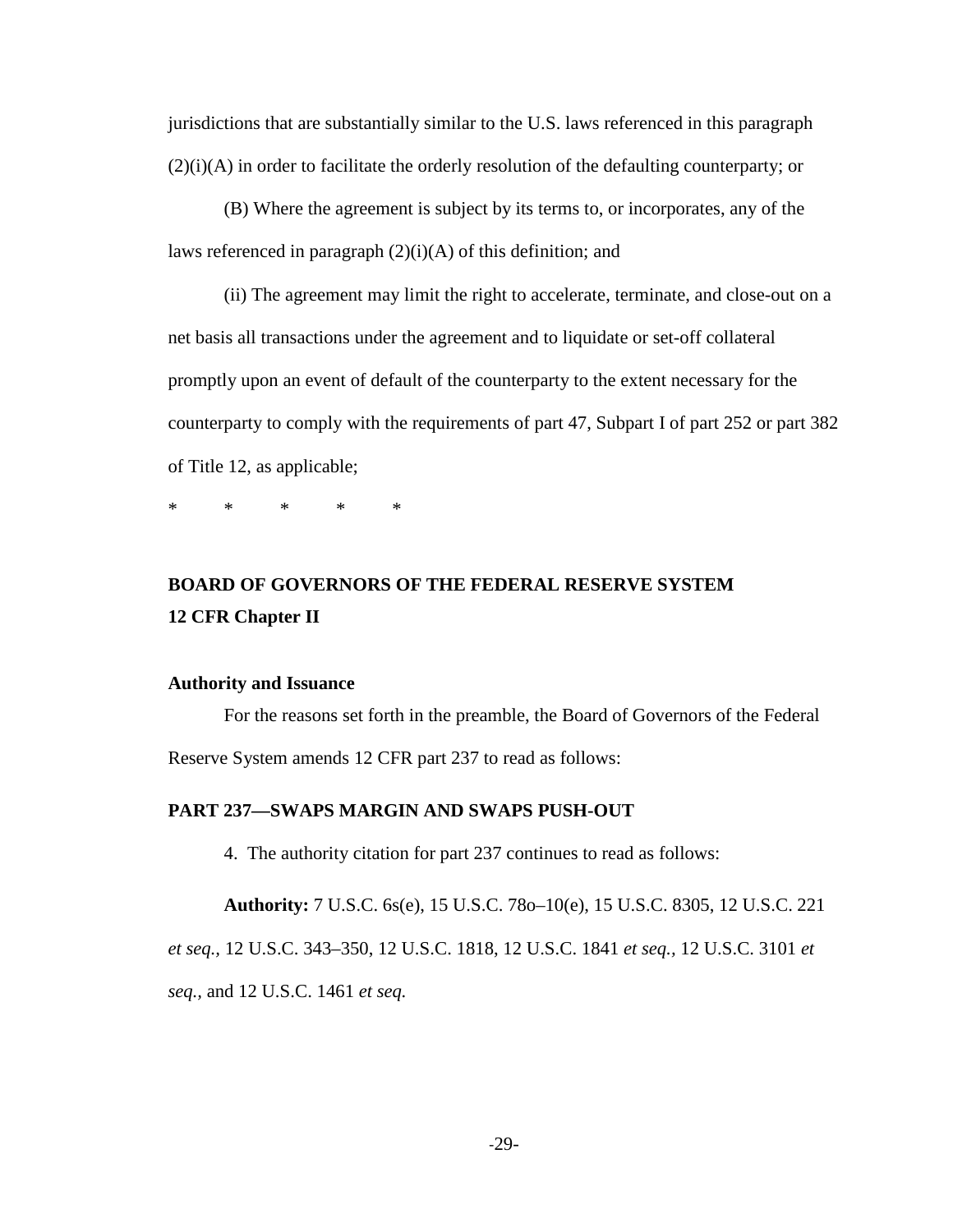5. Section 237.1 paragraph (e)(7) is added to read as follows:

# **Subpart A— Margin and Capital Requirements for Covered Swap Entities (Regulation KK)**

**§237.1 Authority, purpose, scope, exemptions and compliance dates.**

**\* \* \* \* \*** (e) \* \* \*

(7) For purposes of determining the date on which a non-cleared swap or a noncleared security-based swap was entered into, a Covered Swap Entity will not take into account amendments to the non-cleared swap or the non-cleared security-based swap that were entered into solely to comply with the requirements of part 47, Subpart I of part 252 or part 382 of Title 12, as applicable.

\* \* \* \* \*

6. Section 237.2 is amended by revising paragraph (2) of the definition of "*Eligible master netting agreement*" to read as follows:

## **§ 237.2 Definitions**

**\* \* \* \* \***

(2) The agreement provides the covered swap entity the right to accelerate, terminate, and close-out on a net basis all transactions under the agreement and to liquidate or setoff collateral promptly upon an event of default, including upon an event of receivership, conservatorship, insolvency, liquidation, or similar proceeding, of the counterparty, provided that, in any such case,

(i) Any exercise of rights under the agreement will not be stayed or avoided under applicable law in the relevant jurisdictions, other than: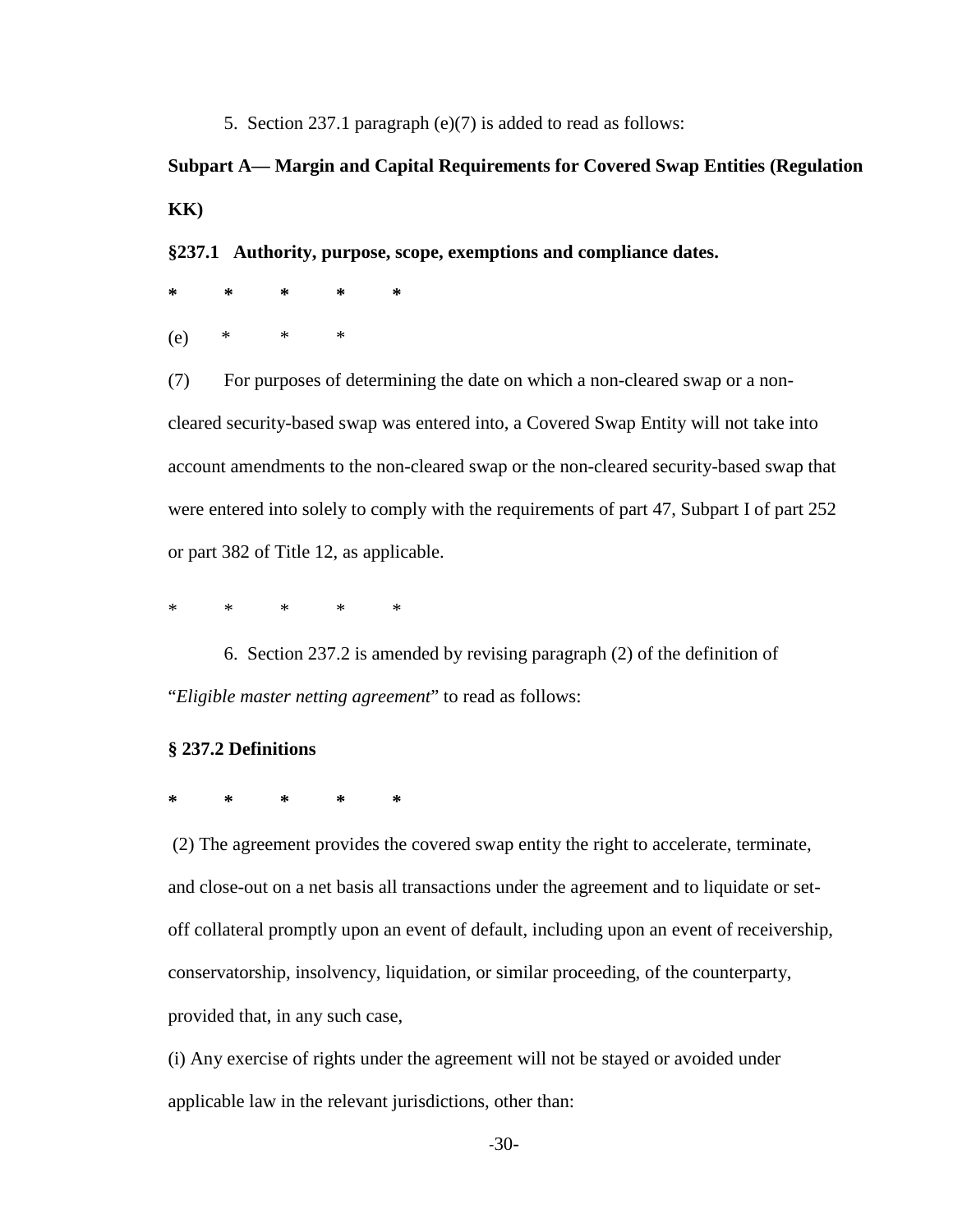(A) In receivership, conservatorship, or resolution under the Federal Deposit Insurance Act (12 U.S.C. 1811 *et seq*.), Title II of the Dodd-Frank Wall Street Reform and Consumer Protection Act (12 U.S.C. 5381 *et seq*.), the Federal Housing Enterprises Financial Safety and Soundness Act of 1992, as amended (12 U.S.C. 4617), or the Farm Credit Act of 1971, as amended (12 U.S.C. 2183 and 2279cc), or laws of foreign jurisdictions that are substantially similar to the U.S. laws referenced in this paragraph (2)(i)(A) in order to facilitate the orderly resolution of the defaulting counterparty; or (B) Where the agreement is subject by its terms to, or incorporates, any of the laws referenced in paragraph  $(2)(i)(A)$  of this definition; and

(ii) The agreement may limit the right to accelerate, terminate, and close-out on a net basis all transactions under the agreement and to liquidate or set-off collateral promptly upon an event of default of the counterparty to the extent necessary for the counterparty to comply with the requirements of part 47, Subpart I of part 252 or part 382 of Title 12, as applicable;

**\* \* \* \* \***

#### **FEDERAL DEPOSIT INSURANCE CORPORATION**

# **12 CFR Chapter III**

Authority and Issuance

For the reasons set forth in the preamble, the Federal Deposit Insurance Corporation amends 12 CFR part 349 as follows:

# **PART 349 – DERIVATIVES**

## **Subpart A- Margin and Capital Requirements for Covered Swap Entities**

7. The authority citation for Subpart A continues to read as follows: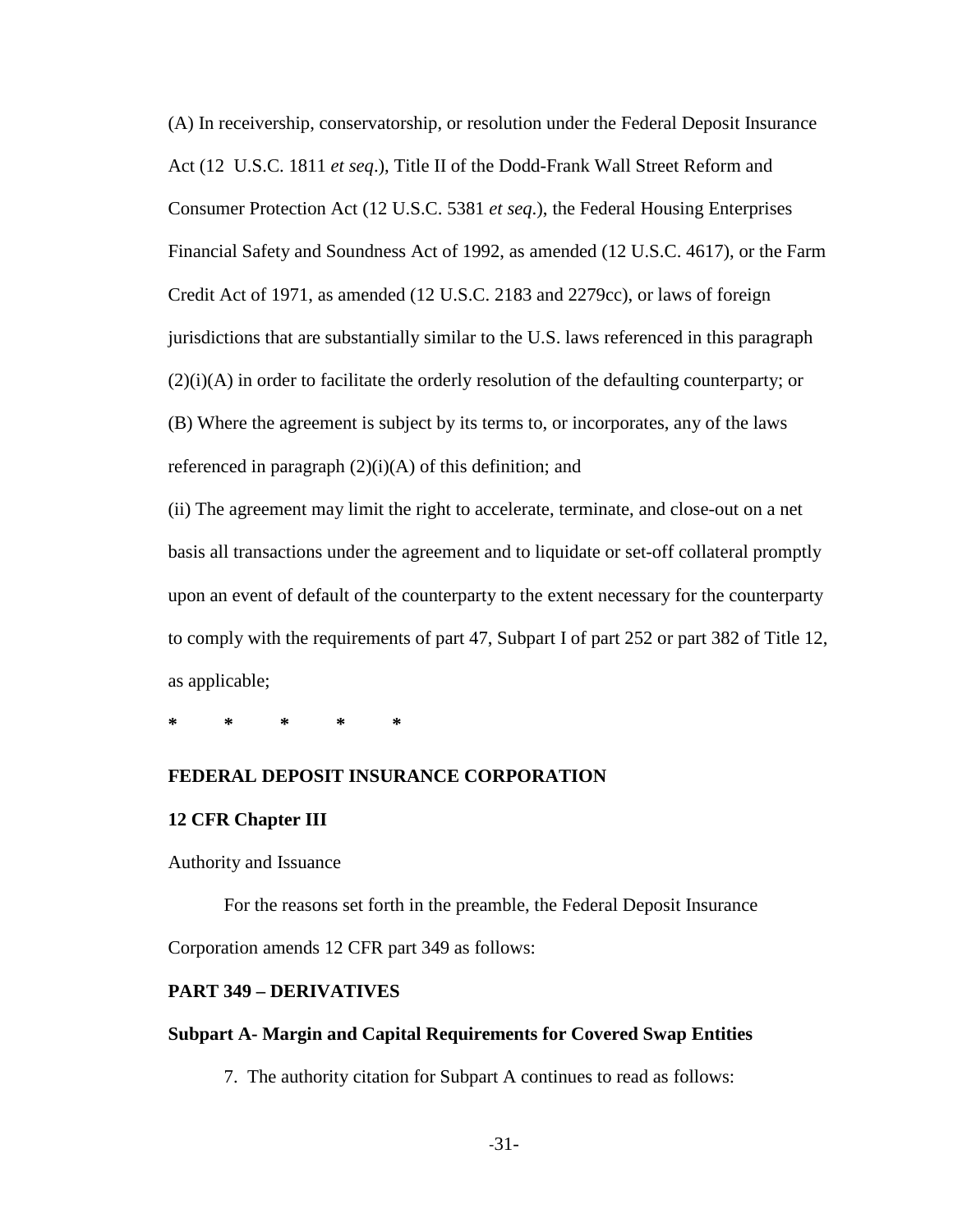**Authority:** 7 U.S.C. 6s(e), 15 U.S.C. 78o–10(e) and 12 U.S.C. 1818 and 12 U.S.C. 1819(a)(Tenth), 12 U.S.C. 1813(q), 1818, 1819, and 3108.

8. Section 349.1 is amended by adding paragraph (e)(7) as follows:

## **§349.1 Authority, purpose, scope, exemptions and compliance dates.**

\* \* \* \* \*

(e) \* \* \*

(7) For purposes of determining the date on which a non-cleared swap or a noncleared security-based swap was entered into, a Covered Swap Entity will not take into account amendments to the non-cleared swap or the non-cleared security-based swap that were entered into solely to comply with the requirements of part 47, Subpart I of part 252 or part 382 of Title 12, as applicable.

\* \* \* \* \*

9. Section 349.2 is amended by revising of the definition of "*Eligible master netting agreement*" to read as follows:

§349.2 Definitions.

\* \* \* \* \*

*Eligible master netting agreement* means a written, legally enforceable agreement provided that:

(1) The agreement creates a single legal obligation for all individual transactions covered by the agreement upon an event of default following any stay permitted by paragraph (2) of this definition, including upon an event of receivership, conservatorship, insolvency, liquidation, or similar proceeding, of the counterparty;

(2) The agreement provides the covered swap entity the right to accelerate, terminate, and close-out on a net basis all transactions under the agreement and to liquidate or set-off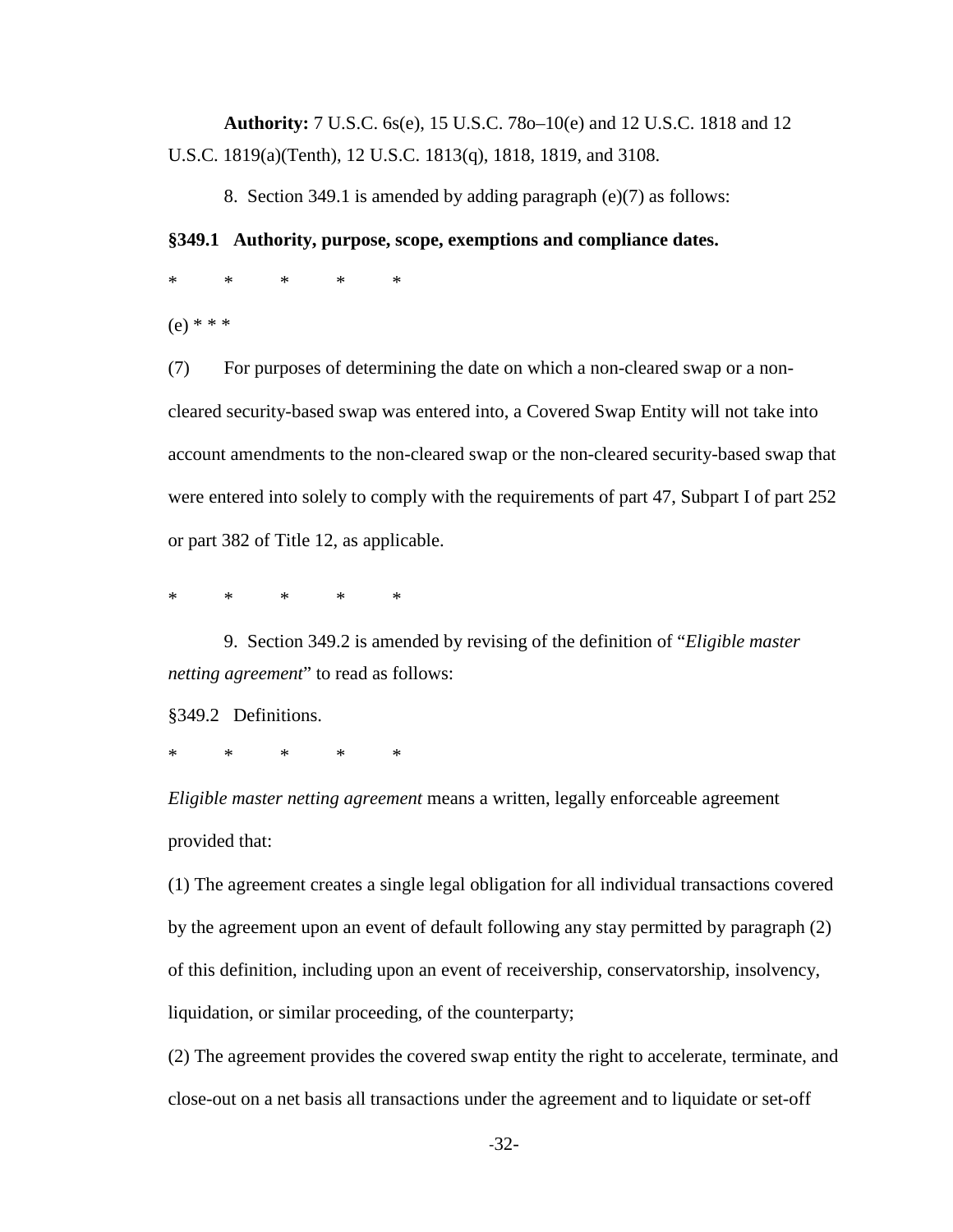collateral promptly upon an event of default, including upon an event of receivership, conservatorship, insolvency, liquidation, or similar proceeding, of the counterparty, provided that, in any such case,

(i) Any exercise of rights under the agreement will not be stayed or avoided under applicable law in the relevant jurisdictions, other than:

(A) In receivership, conservatorship, or resolution under the Federal Deposit Insurance Act (12 U.S.C. 1811 *et seq*.), Title II of the Dodd-Frank Wall Street Reform and Consumer Protection Act (12 U.S.C. 5381 *et seq*.), the Federal Housing Enterprises Financial Safety and Soundness Act of 1992, as amended (12 U.S.C. 4617), or the Farm Credit Act of 1971, as amended (12 U.S.C. 2183 and 2279cc), or laws of foreign jurisdictions that are substantially similar to the U.S. laws referenced in this paragraph  $(2)(i)$ (A) in order to facilitate the orderly resolution of the defaulting counterparty; or (B) Where the agreement is subject by its terms to, or incorporates, any of the laws referenced in paragraph  $(2)(i)(A)$  of this definition; and

(ii) The agreement may limit the right to accelerate, terminate, and close-out on a net basis all transactions under the agreement and to liquidate or set-off collateral promptly upon an event of default of the counterparty to the extent necessary for the counterparty to comply with the requirements of part 47, Subpart I of part 252 or part 382 of Title 12, as applicable;

(3) The agreement does not contain a walkaway clause (that is, a provision that permits a non-defaulting counterparty to make a lower payment than it otherwise would make under the agreement, or no payment at all, to a defaulter or the estate of a defaulter, even if the defaulter or the estate of the defaulter is a net creditor under the agreement); and

-33-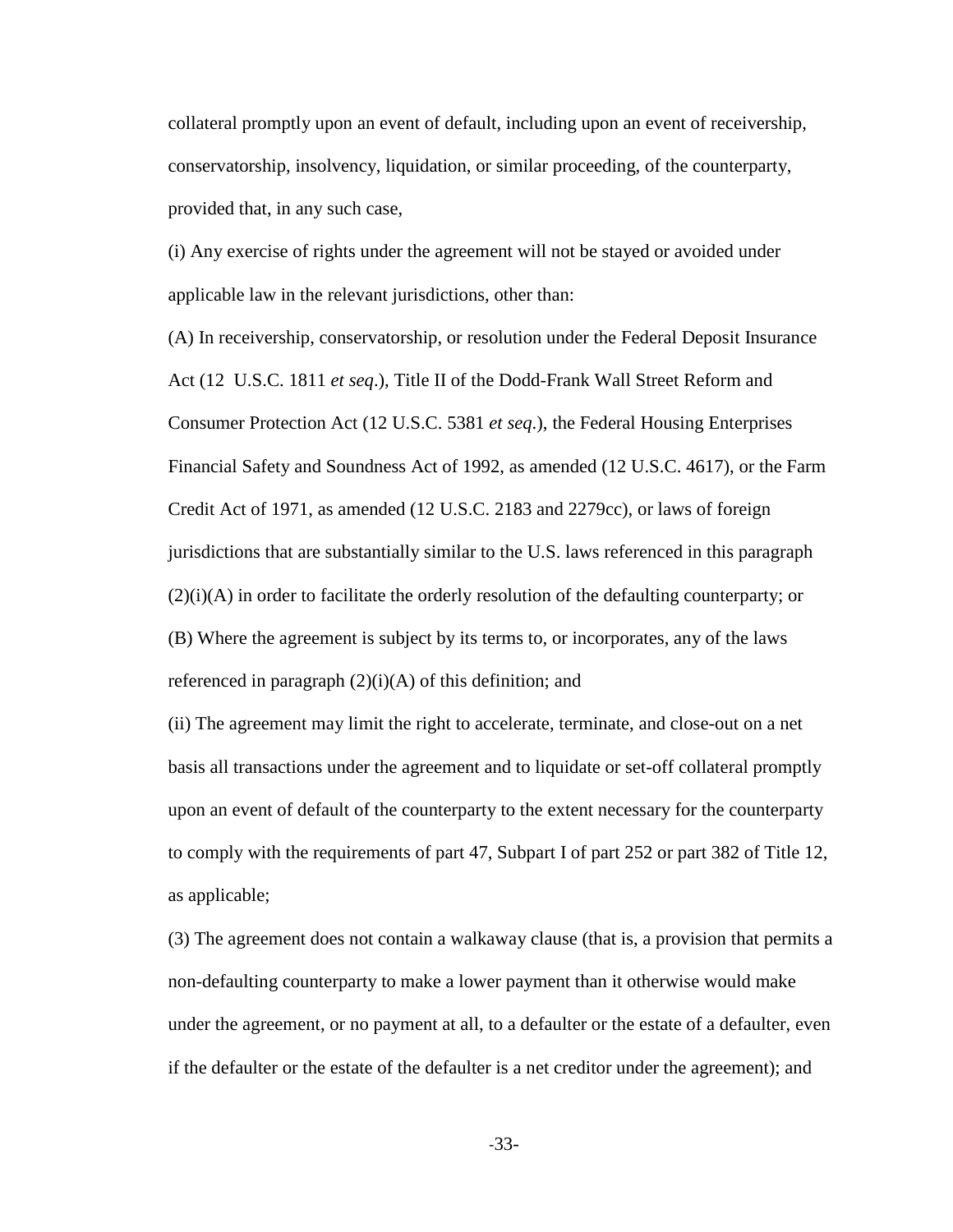(4) A covered swap entity that relies on the agreement for purposes of calculating the margin required by this part must:

(i) Conduct sufficient legal review to conclude with a well-founded basis (and maintain sufficient written documentation of that legal review) that:

(A) The agreement meets the requirements of paragraph (2) of this definition; and

(B) In the event of a legal challenge (including one resulting from default or from receivership, conservatorship, insolvency, liquidation, or similar proceeding), the relevant court and administrative authorities would find the agreement to be legal, valid, binding, and enforceable under the law of the relevant jurisdictions; and

(ii) Establish and maintain written procedures to monitor possible changes in relevant law and to ensure that the agreement continues to satisfy the requirements of this definition.

\* \* \* \* \*

# **FARM CREDIT ADMINISTRATION**

#### **Authority and Issuance**

For the reasons set forth in the preamble, the Farm Credit Administration amends chapter VI of title 12, Code of Federal Regulations, as follows:

# **PART 624 –MARGIN AND CAPITAL REQUIREMENTS FOR COVERED SWAP ENTITIES**

10**.** The authority citation for part 624 continues to read as follows:

**Authority:** 7 U.S.C 6s(e), 15 U.S.C. 78o-10(e), 12 U.S.C. 2154, 12 U.S.C. 2243,

12 U.S.C. 2252, 12 U.S.C. 2279bb-1.

11. Section 624.1 is amended by adding paragraph (e)(7) to read as follow: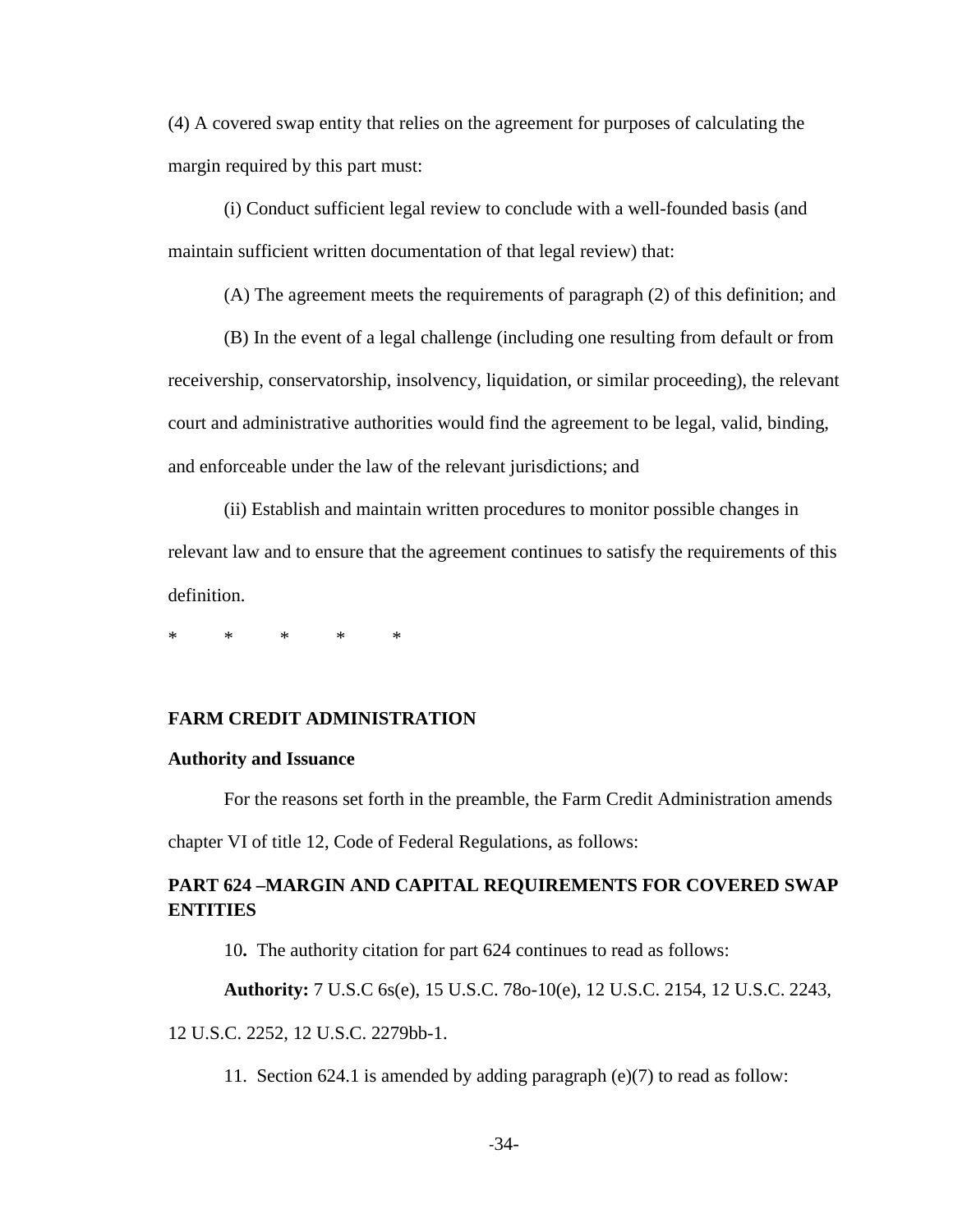**§ 624.1 Authority, purpose, scope, exemptions and compliance dates.**

\* \* \* \* \*

(e) \* \* \*

(7) For purposes of determining the date on which a non-cleared swap or a non-cleared security-based swap was entered into, a Covered Swap Entity will not take into account amendments to the non-cleared swap or the non-cleared security-based swap that were entered into solely to comply with the requirements of part 47, Subpart I of part 252 or part 382 of Title 12, as applicable.

\* \* \* \* \*

12. Section 624.2 is amended by revising paragraph (2) of the definition of *Eligible master netting agreement* to read as follows:

§ 624.2 Definitions

**\* \* \* \* \***

(2) The agreement provides the covered swap entity the right to accelerate, terminate, and close-out on a net basis all transactions under the agreement and to liquidate or set-off collateral promptly upon an event of default, including upon an event of receivership, conservatorship, insolvency, liquidation, or similar proceeding, of the counterparty, provided that, in any such case,

(i) Any exercise of rights under the agreement will not be stayed or avoided under applicable law in the relevant jurisdictions, other than:

(A) In receivership, conservatorship, or resolution under the Federal Deposit Insurance Act (12 U.S.C. 1811 *et seq*.), Title II of the Dodd-Frank Wall Street Reform and Consumer Protection Act (12 U.S.C. 5381 *et seq*.), the Federal Housing Enterprises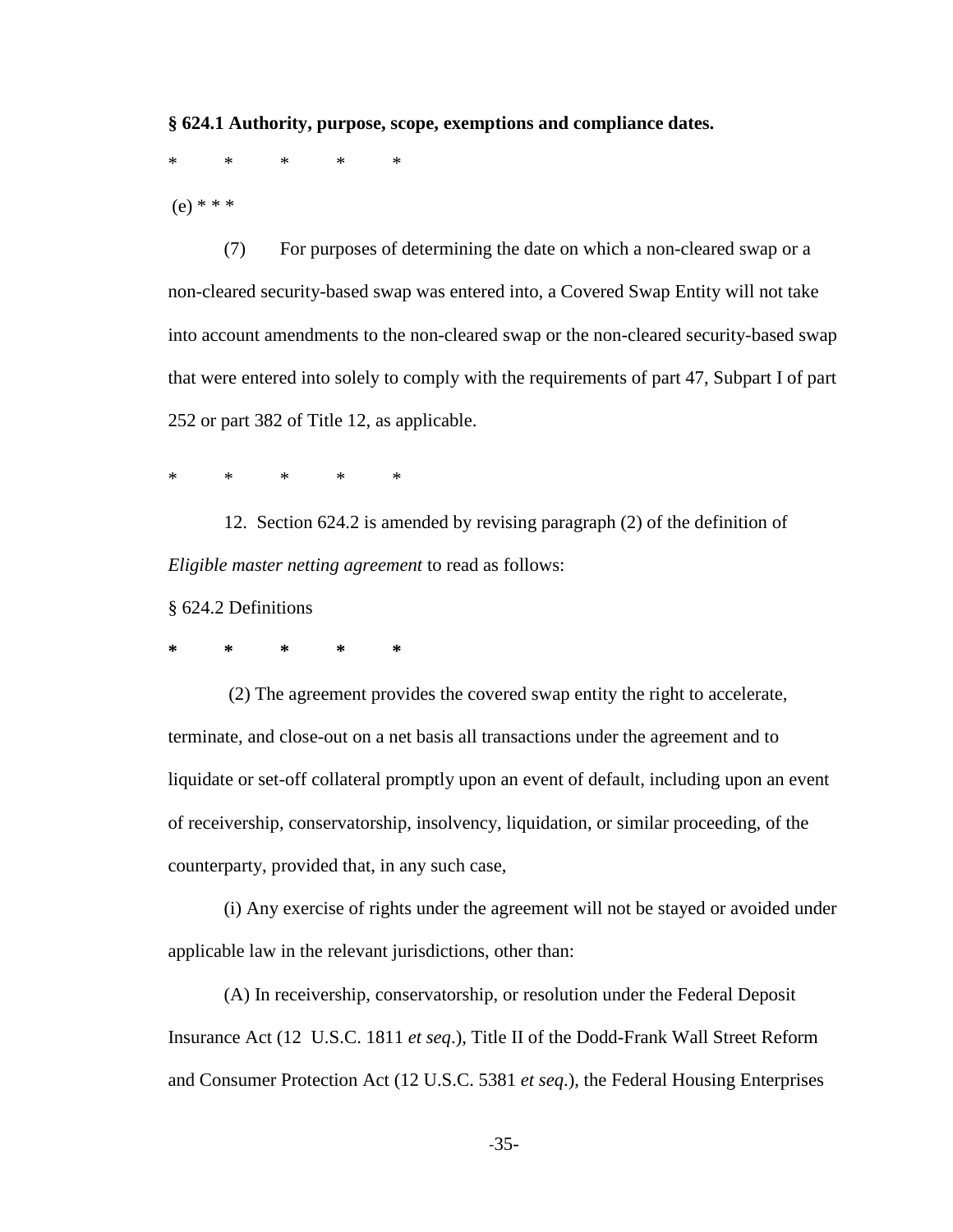Financial Safety and Soundness Act of 1992, as amended (12 U.S.C. 4617), or the Farm Credit Act of 1971, as amended (12 U.S.C. 2183 and 2279cc), or laws of foreign jurisdictions that are substantially similar to the U.S. laws referenced in this paragraph (2)(i)(A) in order to facilitate the orderly resolution of the defaulting counterparty; or

(B) Where the agreement is subject by its terms to, or incorporates, any of the laws referenced in paragraph  $(2)(i)(A)$  of this definition; and

(ii) The agreement may limit the right to accelerate, terminate, and close-out on a net basis all transactions under the agreement and to liquidate or set-off collateral promptly upon an event of default of the counterparty to the extent necessary for the counterparty to comply with the requirements of part 47, Subpart I of part 252 or part 382 of Title 12, as applicable;

\* \* \* \* \*

# **FEDERAL HOUSING FINANCE AGENCY**

#### **Authority and Issuance**

For the reasons set forth in the preamble, the Federal Housing Finance Agency amends chapter XII of title 12, Code of Federal Regulations, as follows:

# **PART 1221 –MARGIN AND CAPITAL REQUIREMENTS FOR COVERED SWAP ENTITIES**

13. The authority citation for part 1221 continues to read as follows:

**Authority:** 7 U.S.C. 6s(e), 15 U.S.C. 78o-10(e), 12 U.S.C. 4513, and 12 U.S.C.

4526(a).

14. Section 1221.1 is amended by adding paragraph (e)(7) to read as follows: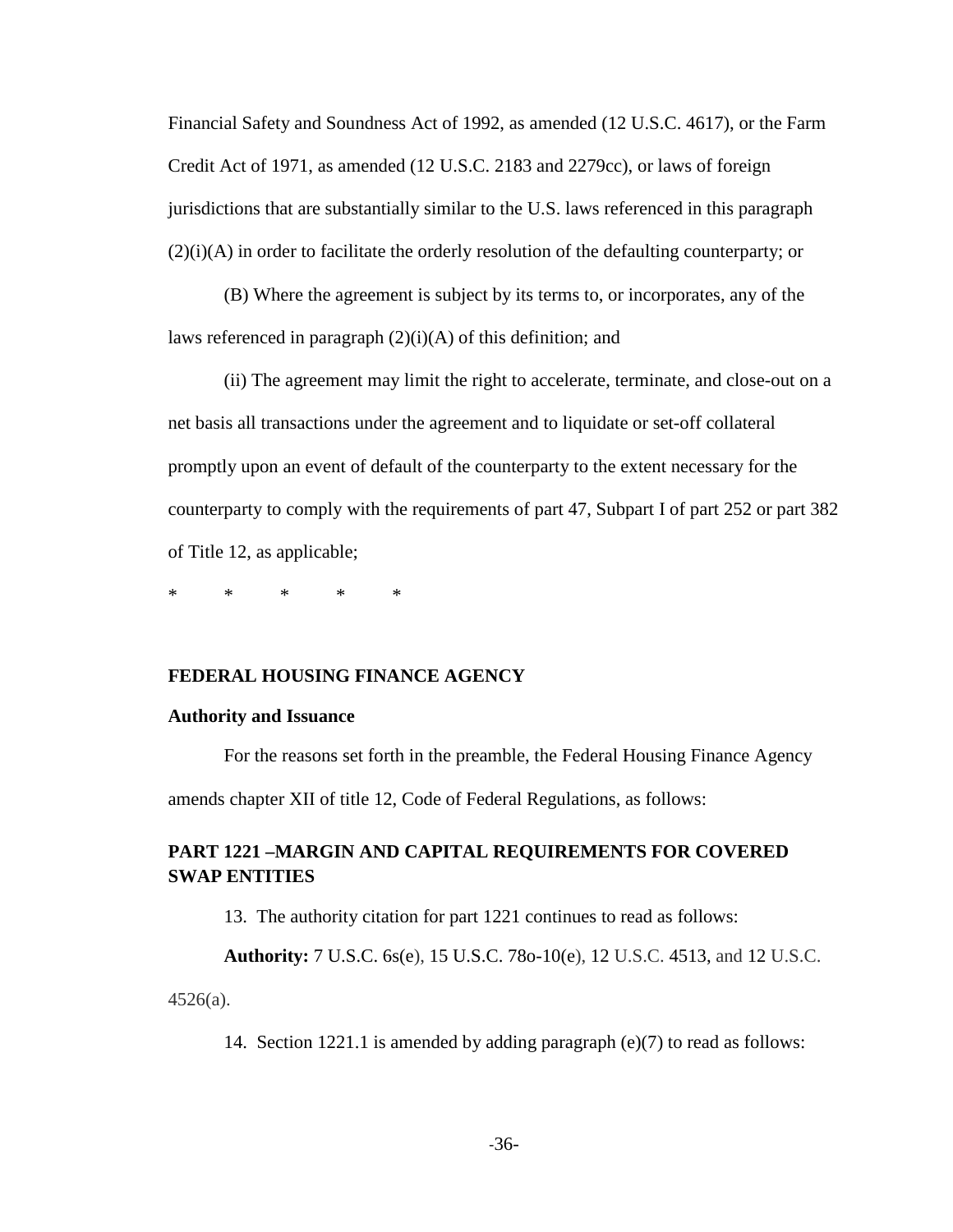## **§ 1221.1 Authority, purpose, scope, exemptions and compliance dates.**

\* \* \* \* \*

(e) \* \* \*

(7) For purposes of determining the date on which a non-cleared swap or a noncleared security-based swap was entered into, a Covered Swap Entity will not take into account amendments to the non-cleared swap or the non-cleared security-based swap that were entered into solely to comply with the requirements of part 47, Subpart I of part 252 or part 382 of Title 12, as applicable.

\* \* \* \* \*

15. Section 1221.2 is amended by revising paragraph (2) of the definition of *Eligible master netting agreement* to read as follows:

# **§ 1221.2 Definitions.**

**\* \* \* \* \***

(2) The agreement provides the covered swap entity the right to accelerate, terminate, and close-out on a net basis all transactions under the agreement and to liquidate or set-off collateral promptly upon an event of default, including upon an event of receivership, conservatorship, insolvency, liquidation, or similar proceeding, of the counterparty, provided that, in any such case,

(i) Any exercise of rights under the agreement will not be stayed or avoided under applicable law in the relevant jurisdictions, other than:

(A) In receivership, conservatorship, or resolution under the Federal Deposit Insurance Act (12 U.S.C. 1811 *et seq*.), Title II of the Dodd-Frank Wall Street Reform and Consumer Protection Act (12 U.S.C. 5381 *et seq*.), the Federal Housing Enterprises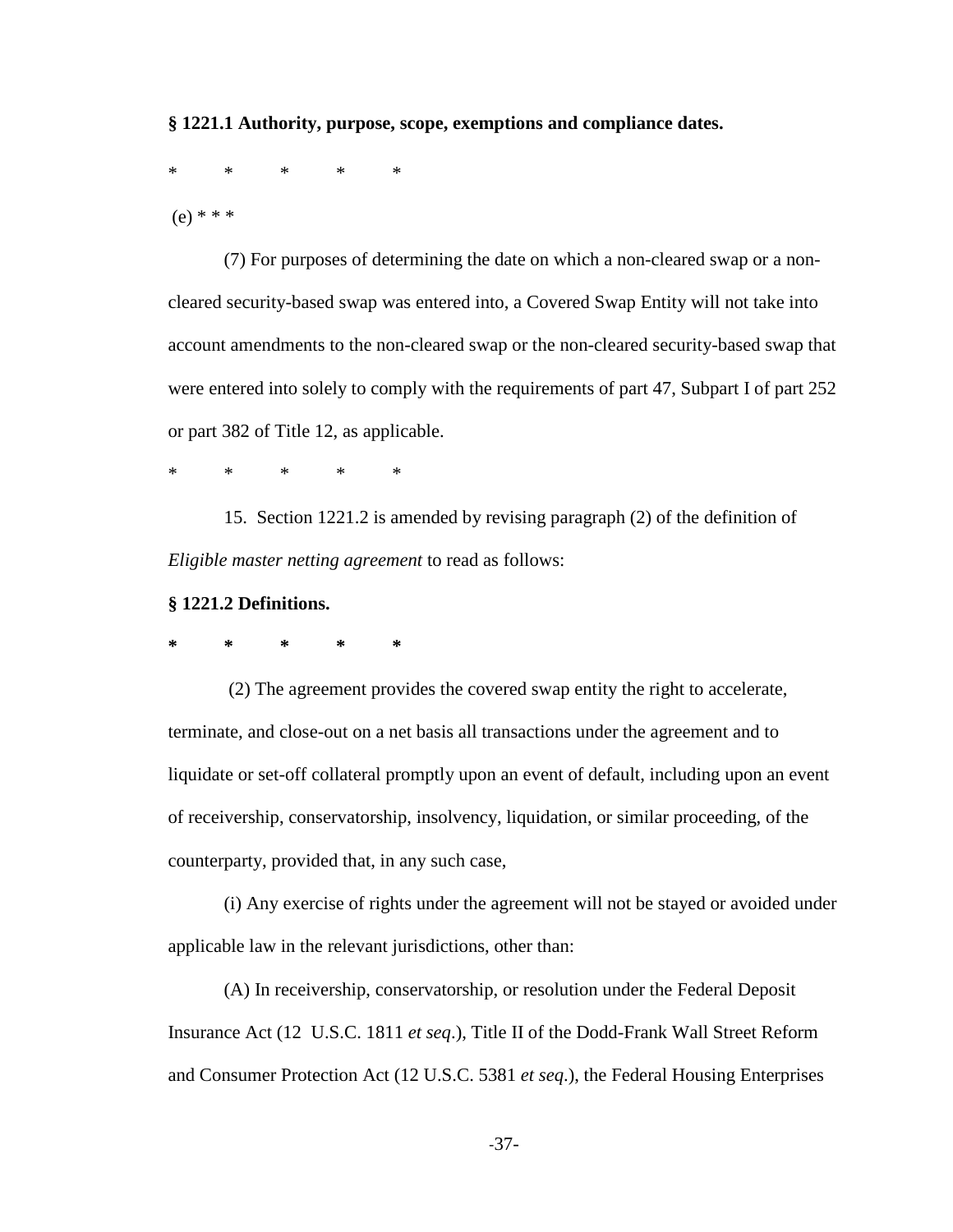Financial Safety and Soundness Act of 1992, as amended (12 U.S.C. 4617), or the Farm Credit Act of 1971, as amended (12 U.S.C. 2183 and 2279cc), or laws of foreign jurisdictions that are substantially similar to the U.S. laws referenced in this paragraph (2)(i)(A) in order to facilitate the orderly resolution of the defaulting counterparty; or

(B) Where the agreement is subject by its terms to, or incorporates, any of the laws referenced in paragraph (2)(i)(A) of this definition; and

(ii) The agreement may limit the right to accelerate, terminate, and close-out on a net basis all transactions under the agreement and to liquidate or set-off collateral promptly upon an event of default of the counterparty to the extent necessary for the counterparty to comply with the requirements of part 47, Subpart I of part 252 or part 382 of Title 12, as applicable;

\* \* \* \* \*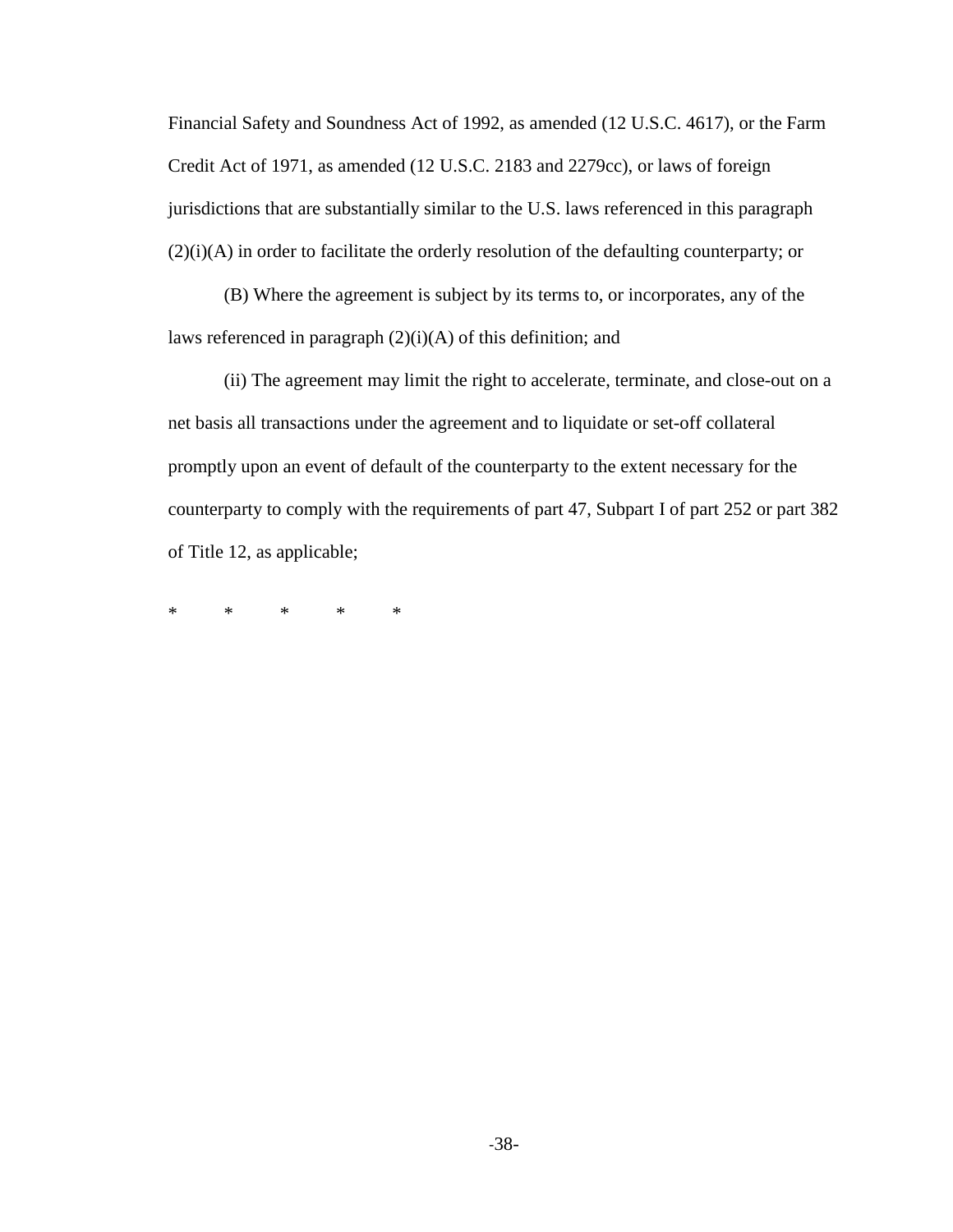# **THIS SIGNATURE PAGE RELATES TO THE JOINT FINAL RULE TITLED "MARGIN AND CAPITAL REQUIREMENTS FOR COVERED SWAP ENTITIES; FINAL RULE."**

Dated: 09/18/2018

(signed)

Joseph M. Otting,

*Comptroller of the Currency.*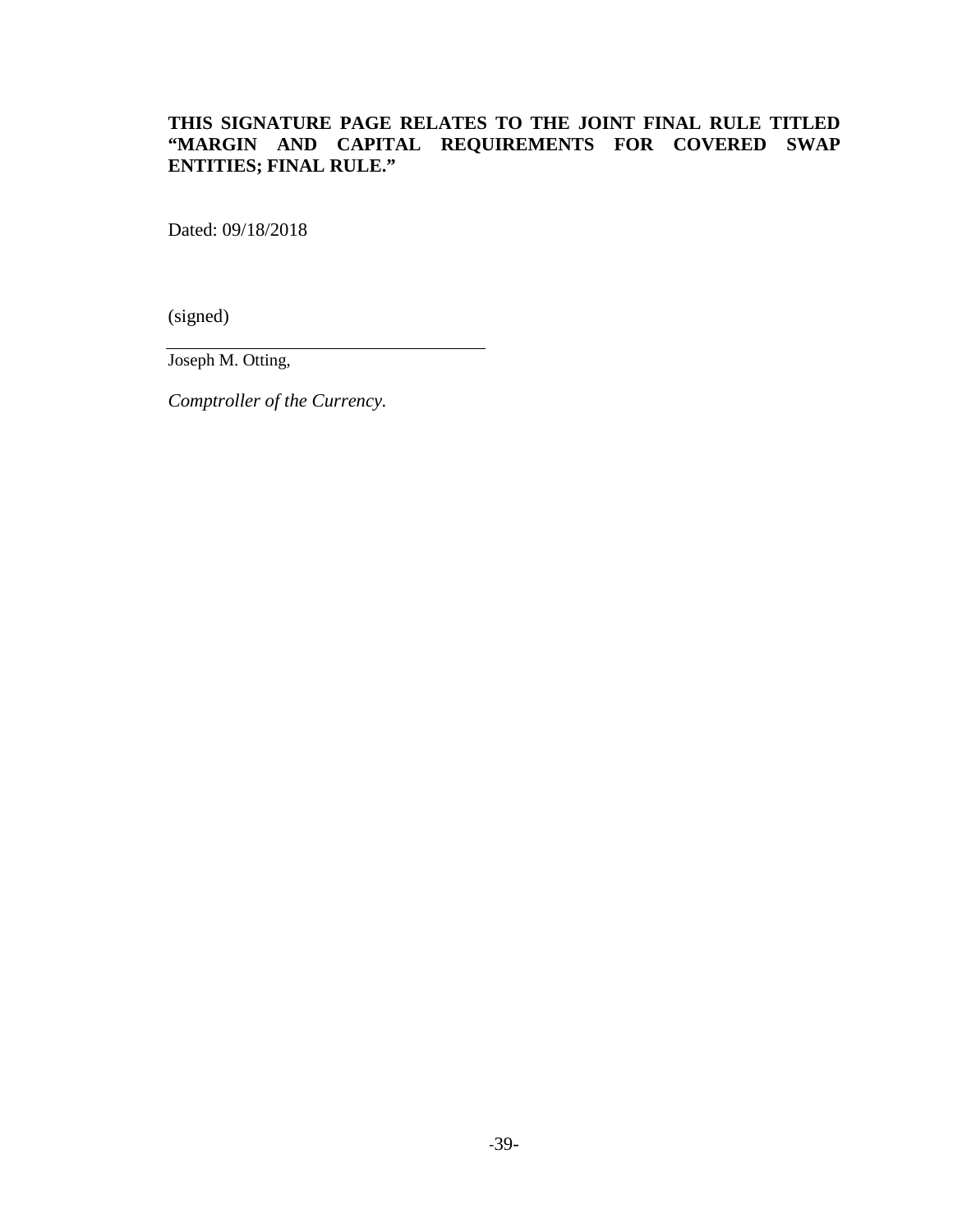# **THIS SIGNATURE PAGE RELATES TO THE DOCUMENT TITLED "MARGIN AND CAPITAL REQUIREMENTS FOR COVERED SWAP ENTITIES; FINAL RULE."**

By order of the Board of Governors of the Federal Reserve System, September 19, 2018.

(signed)

Ann E. Misback, Secretary of the Board.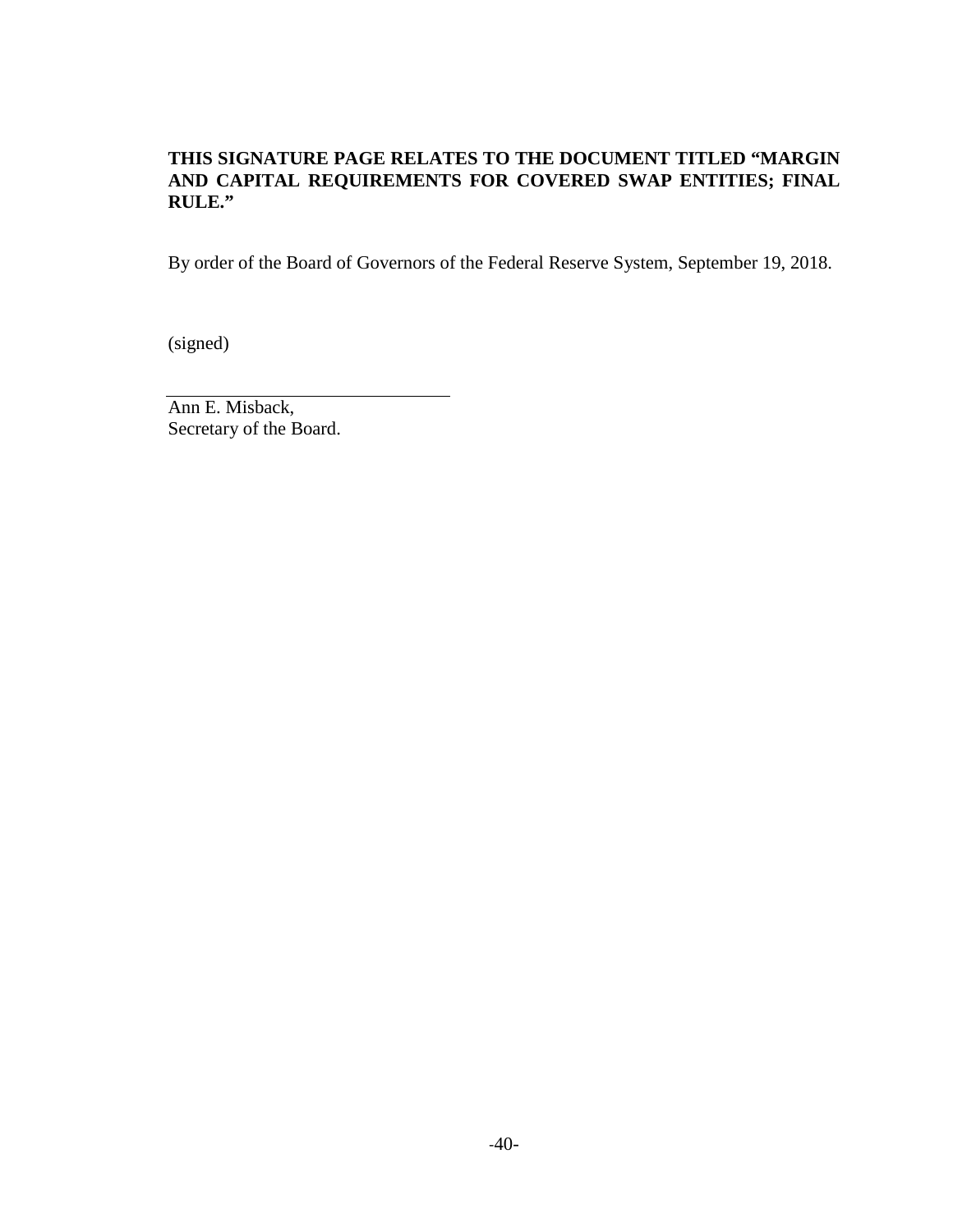# **THIS SIGNATURE PAGE RELATES TO THE JOINT DOCUMENT TITLED "MARGIN AND CAPITAL REQUIREMENTS FOR COVERED SWAP ENTITIES; FINAL RULE."**

By order of the Board of Directors.

Dated at Washington, D.C., this 19th day of September 2018.

FEDERAL DEPOSIT INSURANCE CORPORATION

\_\_\_\_\_\_\_\_\_\_\_\_\_\_\_\_\_\_\_\_\_\_\_\_\_\_\_\_\_\_\_\_\_\_\_\_\_\_\_\_\_\_\_\_

(signed)

Robert E. Feldman, Executive Secretary.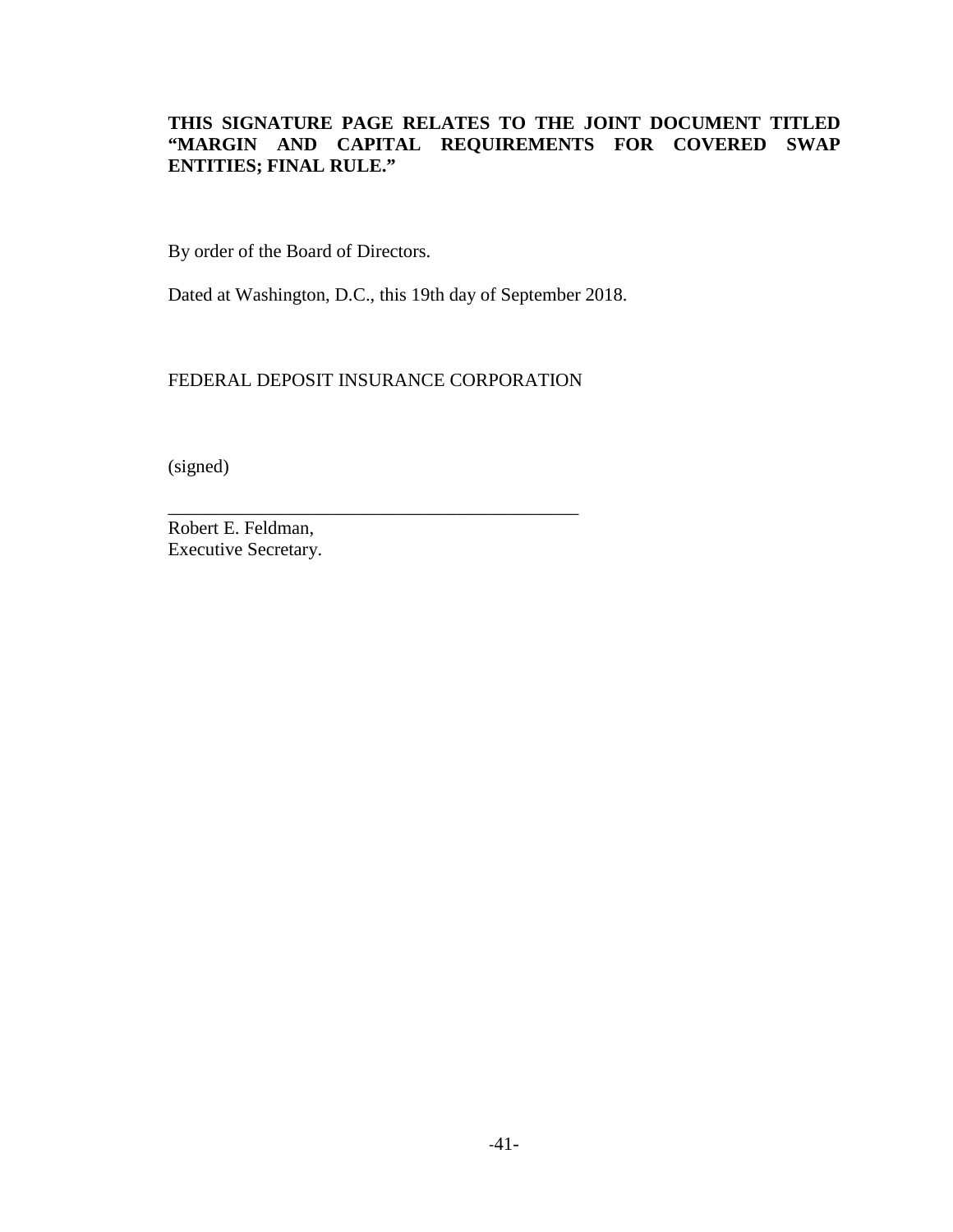# **THIS SIGNATURE PAGE RELATES TO THE JOINT DOCUMENT TITLED "MARGIN AND CAPITAL REQUIREMENTS FOR COVERED SWAP ENTITIES; FINAL RULE."**

Dated: 09/11/2018.

(signed)

Melvin L. Watt, Director, Federal Housing Finance Agency.